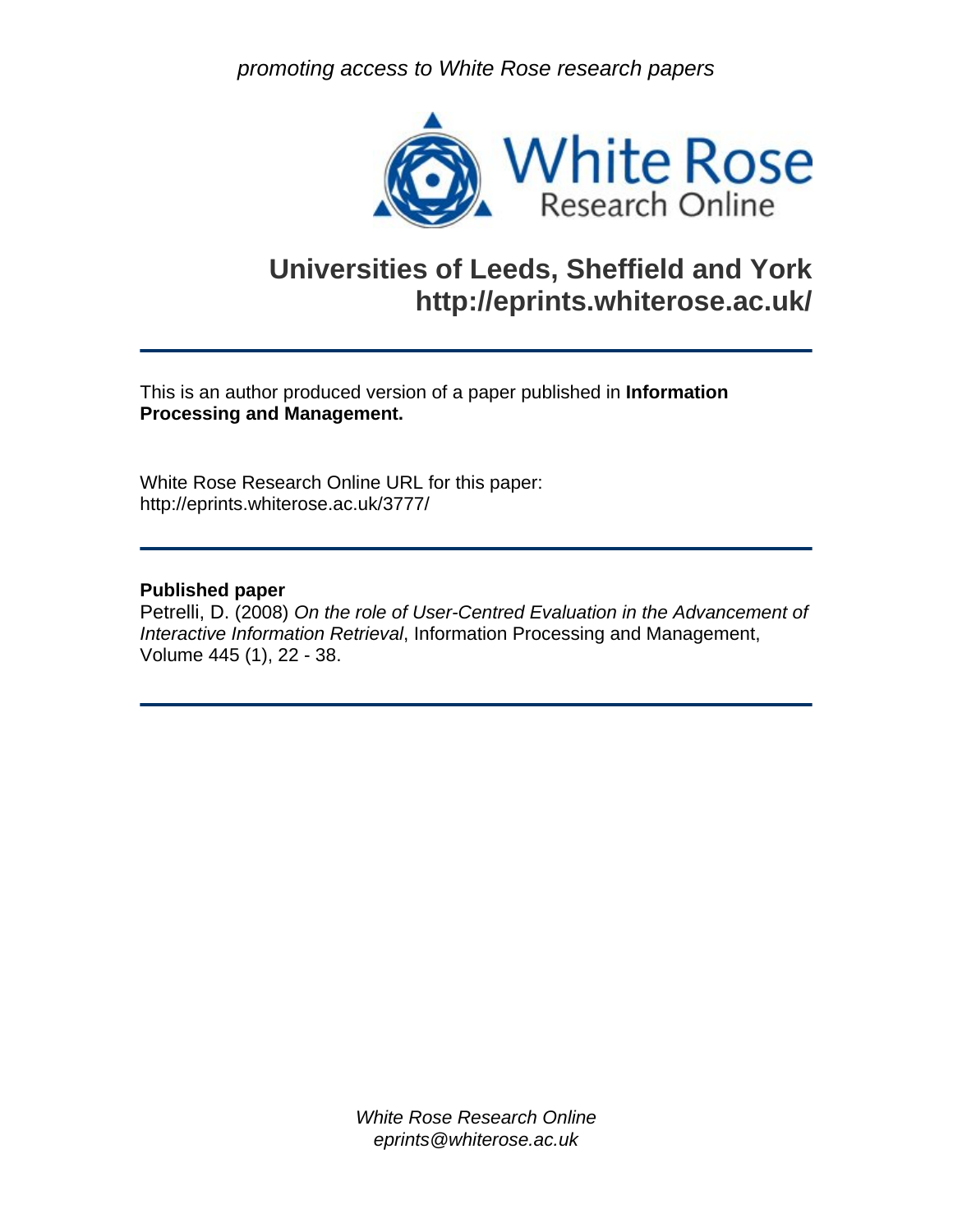This is a preprint of a paper accepted for publication in Information Processing & Management special issue on "User-Centred Evaluation of IR Systems", Pia Borlund & Ian Ruthven eds. © copyright 2007 Elsevier

# On the Role of User-Centred Evaluation in the Advancement of Interactive Information Retrieval

Daniela Petrelli Department of Information Studies University of Sheffield Regent Court 211 Portobello Street Sheffield S1 4DP, UK d.petrelli@shef.ac.uk

#### **Abstract**

This paper discusses the role of user-centred evaluations as an essential method for researching interactive information retrieval. It draws mainly on the work carried out during the Clarity Project where different user-centred evaluations were used during the lifecycle of a cross-language information retrieval system. The iterative testing was not only instrumental to the development of a usable system, but it enhanced our knowledge of the potential, impact, and actual use of cross-language information retrieval technology. Indeed the role of the user evaluation was dual: by testing a specific prototype it was possible to gain a micro-view and assess the effectiveness of each component of the complex system; by cumulating the result of all the evaluations (in total 43 people were involved) it was possible to build a macro-view of how cross-language retrieval would impact on users and their tasks. By showing the richness of results that can be acquired, this paper aims at stimulating researchers into considering user-centred evaluations as a flexible, adaptable and comprehensive technique for investigating non-traditional information access systems.

## **Keywords**

Interaction design, iterative user evaluation, empirical studies, cross-language information retrieval.

## **1. Introduction**

Very often user evaluations are done in IR at the end of the system development process. However, this approach is likely to have a limited impact on the system design since the main choices have been made and a lot of implementation effort has already been spent. This type of evaluation undertaken at the end of a design project is referred to as a *summative evaluation*, since it sums up the work done so far. However, user evaluations can be run at any time during the design process. These are *formative evaluations* and help in finding out critical points in the interaction and thus contribute to the transformation of the design in progress. The goal of these iterative evaluations is to verify if the interaction is as expected, find out where the problems are, understand what is wrong and how it may be addressed (Dumas & Radish 1998): they are an essential element in system design as they keep the focus on the user (Preece et al. 2002).

In the area of Interactive Information Retrieval (IIR), the iteration of design and evaluation has been identified as key to achieve effective systems and the way to avoid the "user-centered design paradox" (Marchionini 1995): "We cannot discover how users can best work with systems until the systems are built, yet we should build systems based on knowledge of users and how they work." "The solution [to the user-centered paradox] has been to design iteratively, conducting usability studies of prototypes and revising the system, over time." (Marchionini 1995, p. 75).

Despite the recognized importance, there is a general lack of studies that show how design of IIR systems evolved and explain the rationale for the choices made. This could be because formative evaluations are not often considered a research instrument rather just a tool for practitioners, a way to produce an IR system that works in the real world (e.g., Schusteritsch et al 2005). For research purposes other methods are preferred, e.g. qualitative experiments for information seeking and behaviour studies (e.g., Kelly & Belkin 2004, Talja 2002), quantitative studies of log records (e.g., Anick 2003, Ozmutlu et al. 2004) or comparative tests for user interface features (e.g., Hughes et al 2003, Koenemann & Belkin 1996). These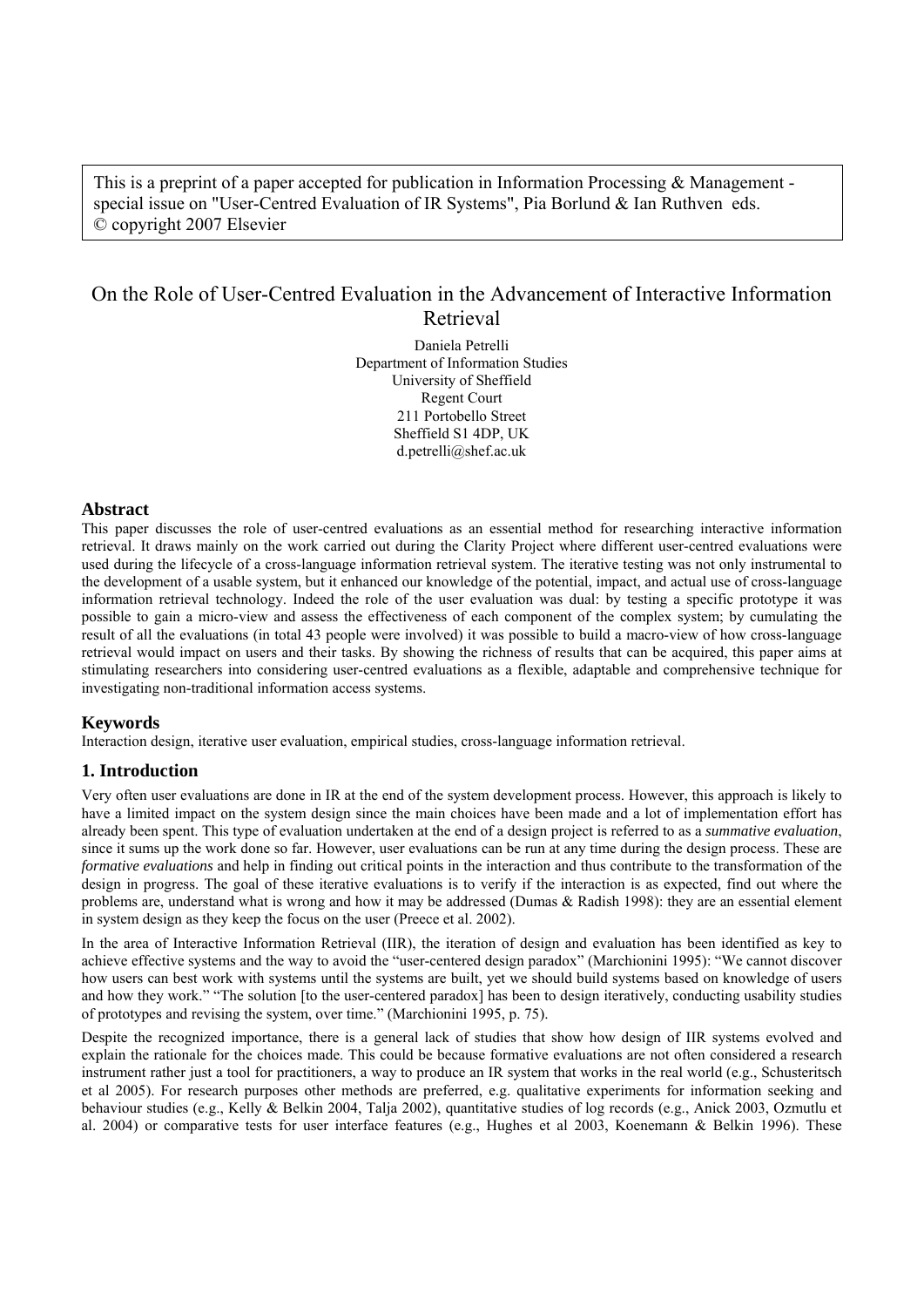methods allow one to study in depth a fraction of the user-system interaction, but fail in capturing much of the context (the system, the user, or the environment respectively) and do not provide a holistic understanding of the phenomenon under study. When studying new areas of interactive information retrieval (e.g. cross language, multimedia, or personal information retrieval), a tool that supports an explorative and inquisitive approach is more promising than one aiming at a definitive answer.

This paper discusses the role of user-centred evaluations as an essential method for researching interactive information retrieval (IIR). It draws mainly on the work carried out during the Clarity Project where different user-centred evaluations were used during the lifecycle of a cross-language information retrieval (CLIR) system. The iterative testing was not only instrumental to the development of a usable system, but more importantly, it enhanced our knowledge of the potential, impact and actual use of CLIR technology. By showing the richness of results that can be acquired, this paper aims at stimulating researchers into considering user-centred evaluations as a flexible, adaptable and comprehensive technique for investigating non-traditional information access systems. A set of related evaluations allows understanding of the evolution of a certain interaction design, i.e. to understand the *why* and not only the *what*. In the case reported here for example, the design choice for the interaction was explicitly done against user preferences. By understanding why users preferred one solution against another, it was possible to find a compromise that satisfied users and exploited the system capabilities.

## **2. Interactive IR Evaluation**

#### **2.1. Ecological vs. Controlled**

The system-oriented laboratory-based IR evaluation framework has been challenged in the past, particularly with respect to the lack of user involvement and attention to interaction. Critiques include: lack of insight into the user-system interaction (Robertson & Hancock-Beaulieu 1992), narrow focus on the system at the expense of the searcher and the context (Saracevic 1995) and a disregard for iterative and exploratory retrieval (Draper & Dunlop 1997). Ingwersen and Järvelin (2005, p. 7) go further and list ten objections to the laboratory-based evaluation framework including limitations of precision and recall in representing a successful interaction, and a leaning toward average results to the detriment of a deeper understanding.

The need for a distinct and broader evaluation framework for Interactive IR (IIR) was recognized through the many years of the interactive TREC track and a lot of effort was spent to move user-evaluation from a system-orientated perspective to a more realistic user-orientated one. As observed by Over (2001), the need for a broad consensus among interactive TREC participants led to a generic framework focused on strictly controlled laboratory user evaluations. This centralized control of the experimental design was essential for result generalization but hampered a more operational and ecological approach. Studying the interaction in natural settings (e.g. offices, libraries) with real users each with a well-defined information need, is the ideal way to investigate reality. Indeed, the lack of realism in controlled user evaluation has been criticized and the need to perform more realistic tasks has been strongly advocated (Robertson & Hancock-Beaulieu 1992, Su 1992). Unfortunately an ecological approach fails to collect homogeneous data indispensable to address usability issues. To understand how serious a problem it really is, experimenters have to know how many people encountered specific difficulties. However, if users search different topics (as in the ecological setting) the outcomes are not comparable. When the focus is a quantitative study, conducting an experiment under controlled conditions is essential and a laboratory is the best place.

Controlled tests and ecological observations are the two extremes of the user evaluation spectrum, in between the two are many degrees of intermediate solutions. Evaluations run periodically during a project lifecycle allow for a progressive move from strictly controlled laboratory test to more relaxed conditions resembling naturalistic observations. In the early stages of system design it is far more important to understand why the system is not working properly, while when a stable prototype is available the goal of a broader investigation is to assess the impact of the designed system on the user in their natural context. Some forms of user-centred evaluation can also be used in the very early stage of the project when ideas are generated to more effectively identify user requirements. From this point of view periodical user evaluations are a kind of longitudinal study done on the same evolving system: they allow investigating if and how patterns of user behaviours change or stay when the interaction changes inside a given framework. As a research method longitudinal study allows for the exploration of alternatives but similar solutions, and supports a steadier accumulation of knowledge on how users would interact with a certain technology besides the specific implementation. This incremental and explorative approach is not widely adopted in the IIR community: the work of Nick Belkin and colleagues at Rutgers University is an exception and not the rule. In three years of Interactive TREC (2001-2003) they investigated several interface features to discover the effects on query length (Belkin et al. 2003, Belkin et al. 2002).

**2.2. Operational vs. Hypothesis-based**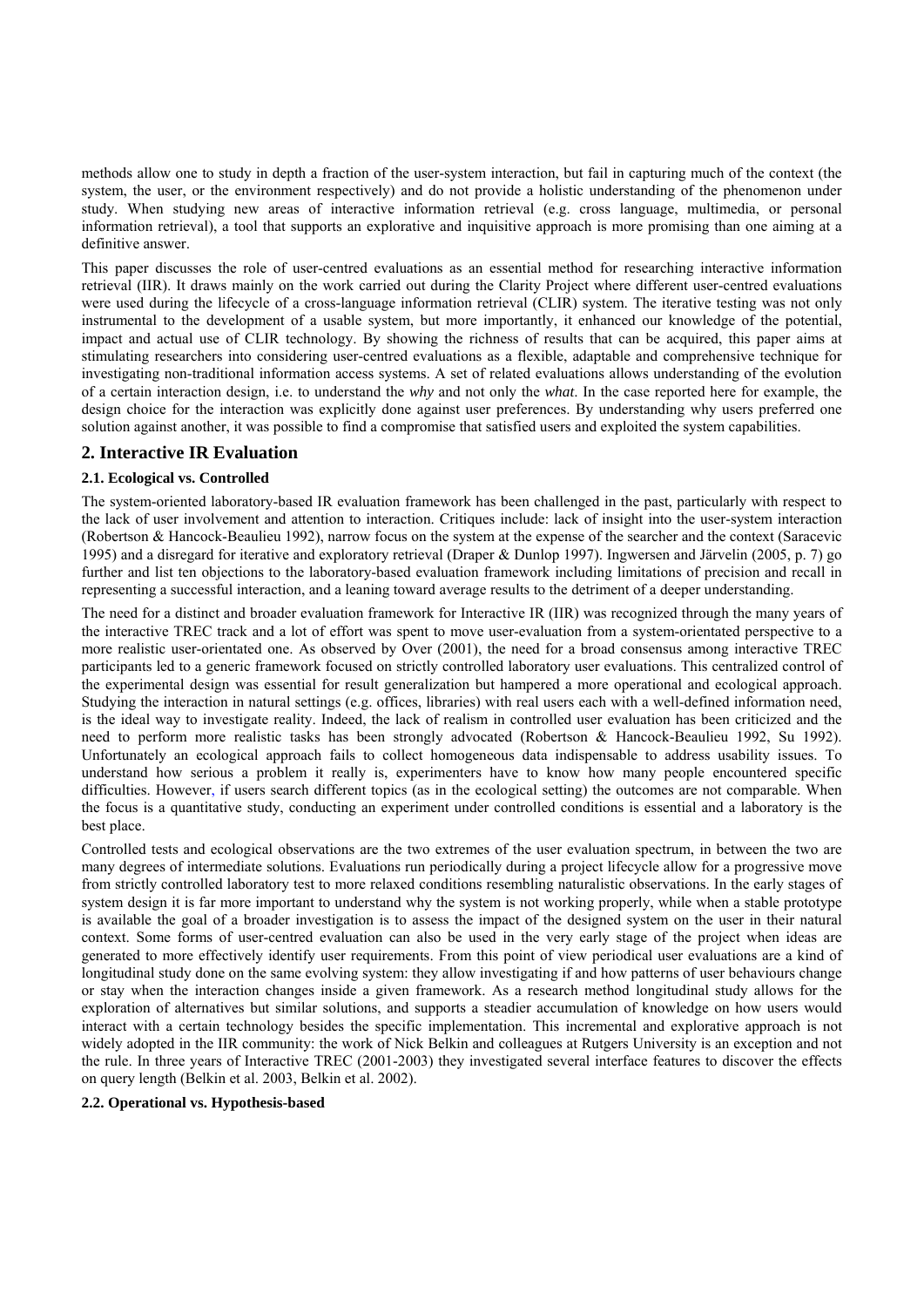User evaluation of innovative IIR systems is often seen as a part of the software development process. The user test is run to measure how the system performs when put in use (as in Dumais et al. 2003). This operational evaluation is generally an approximation of real-life conditions: a system retrieves documents in real time; a fully developed user interface is provided to the user to interact with; a task is given to the user to be carried out. The performance analysis can provide good insight into the effectiveness of the new technology as well as its impact on users and their satisfaction. However, its potential to advance the knowledge of interactive IR is rarely exploited and the result offered to the research community is often just the assessment of the developed system.

Another form of IIR user evaluation is the hypothesis-based: a proposition is formulated in advance and the evaluation is set up to confirm or refute the underlined theory. In the most of the cases two interface conditions are compared to test which one works best. There is no constraint to reality: the system can effectively retrieve (Sav et al. 2006) or be just a simulation (Dumais et al. 2001); the user interface can support the accomplishment of a task (McDonald and Tait 2003) or just collect user's answers (e.g. relevance judgement) (Oard et al 2004). The research is quantitative and targeted to evaluate a single hypothesis. Result generalization is possible, but depends on the question and the statistical significance of the results. The utility of this type of evaluation is in the evidence they offer in terms of which feature works best: designers of interactive IR should use the outcome of these types of experiments when deciding on the composition of the interface and the dynamic of the interaction.

Though different in form, these two types of evaluations should not be considered antithetic; neither should the second be considered more research than the first one. Indeed from the point of view of the advancement of interactive IR research both have advantages: the first is more innovative (i.e. a new IIR system) and offers a broader view, the second is highly focussed and more reliable. A synergistic use of the two types of evaluation would allow a better investigation of innovative interactive IR: operational evaluation provides a generic understanding, hypothesis-based evaluation provides empirical evidence.

Evaluations are the core of the user-centred design approach where iteration of design and evaluation support the understanding of the context and quality of use as well as the testing of the system performance. The next section outline the user-centred approach for information access and discusses how the different evaluations (ecological or controlled, operational or hypothesis based) fit in the general framework. Section 4 reports on the series of user-centred evaluations (some operational oriented, others hypothesis-oriented) periodically carried out during the design and development of a cross-language retrieval system. The aim is to discuss how the different user-centred evaluations were used to direct the design and the rationale for the choices made. All evaluations served to increase the level of understanding of the human-CLIR interaction.

## **3. Roles of User-Centred Evaluation in IIR**

Until recently, the three areas of IIR, systemic IR and information seeking have for the most part followed their own research agenda. Ingwersen and Järvelin (2005, p.315) have classified the objectives of information seeking research, interactive IR research and system IR research and observed how little overlap among the three disciplines has been accomplished so far. In their view, information seeking research has been successful so far in developing a theoretical understanding of the seeking process and in providing an empirical understanding of the underlying phenomena, but has fallen short in supporting information management and system design. The reason for this lies in the focus of research, which has generally excluded the system (Ingwersen and Järvelin 2005).

In contrast, when the IR system is at the centre of the investigation and the interaction is the focus of the research, the users are involved, but the sample is generally opportunistic (e.g. students recruited in the institution) and the context is not real. This de-contextualization allows basic interaction factors to be measured (e.g. completion time, number of relevant document retrieved) but fails in capturing the quality of information with respect to its use or the process that triggered the search activity. The dichotomy is reflected in the opinion that each other's results are of limited use: IR research sees information seeking results as short of practical utility ("unusable academic exercise" in Ingwersen and Järvelin terms, p.2); information seeking sees IR research as lacking in understanding and abstraction ("too narrowly bound with technology" in Ingwersen and Järvelin terms, p.2).

To overcome this separation, Ingwersen and Järvelin advocate a holistic perspective and propose a cognitive framework of nested contexts of information retrieval, information seeking and work/interest (Ingwersen and Järvelin 2005, p. 322). They list a set of dimensions (e.g. natural work/search task, actor characteristics, etc.) and a number of variables for each of them, and discuss how both IR research and information seeking studies should enlarge their perspective to include those aspects of the context.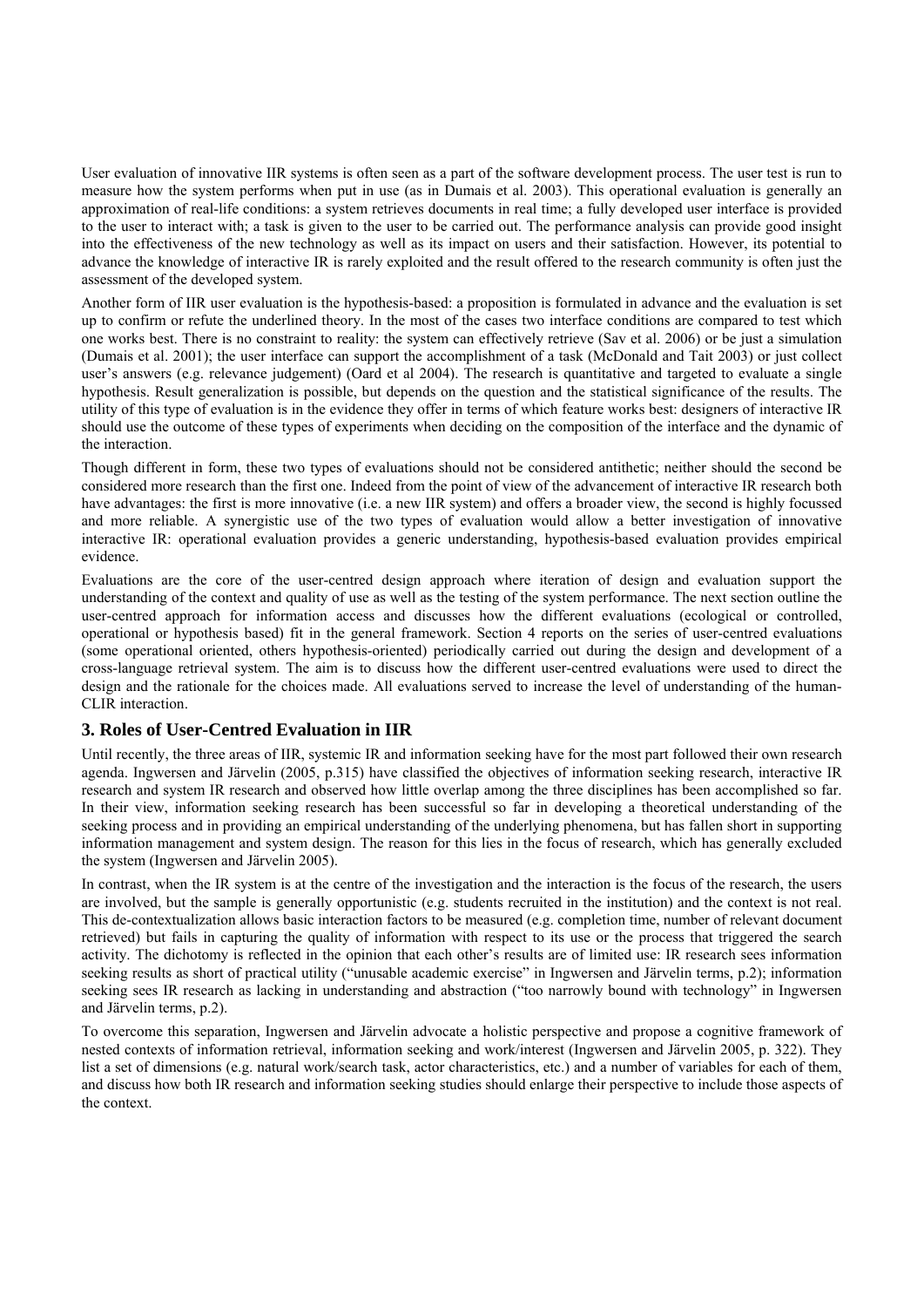However complexity increases with the number of aspects and only simple cases can be fully investigated in a single evaluation. An iterative framework can support the creation of a holistic view by composing and cumulating the knowledge derived by each single evaluation. As in the case of Clarity discussed in section 4, user-centred evaluation can function as a deductive or inductive tool depending on the set up and the time in the system design life it is performed, and supports the researcher in moving between the theory (deductive approach, to prove a theory or confirm a hypothesis) and the empirical data (inductive approach, observations and intuitions leading to concept formation) in an abductive way (Manson 2002).



**Figure 1.** The design-evaluation cycle.

Figure 1 shows the design-evaluation cycle that is the foundation of a user-centred approach. There is no prescribed starting point; what is core is that each phase impacts on the following. An iterative user-centred design as the one implemented in Clarity is articulated in four phases, each encompassing at least one cycle:

#### *1. First Cycle: Understanding Users, Tasks and Environment*

The first cycle should provide an understanding of the broad context of use (i.e. study the "work task", Ingwersen and Järvelin 2005, p. 322): information behaviour research is likely to match this stage and should be used to inspire the design. Studies centred on the individual, their motivations and their environment fit this initial cycle and are instrumental to gain a generic understanding, can support the selection of realistic tasks and feed the system design phase (Whittaker et al. 2000). The informal test of an existing CLIR system and the observational study done in Clarity (section X.1) are example of the inductive research appropriate to this stage. Indeed any implementation prototype created as a proof of concept (Hounde and Hill 1997) can be used to start an iterative investigation and point out potential problems that could became the core of deeper investigations.

#### *2. Second Cycle: Testing Ideas with Low-Fidelity Prototyping*

Several studies have shown that the data collected when low-fidelity prototypes (i.e. paper mock-ups) are used is as reliable as that collected with an actual prototype (Virzi et al 1996, Catani & Biers 1998, Sefelin et al. 2003). Although rarely used in the design of IIR systems, paper mock-ups can be used at a very early stage to validate design ideas. In Clarity paper mock-ups were validated in participatory design sessions (section X.1).

#### *3. Third Cycle: Advancing System Design with High-Fidelity Prototyping*

As the design of the system progresses, evaluations are likely to include only part of the context of use and focus on the IIR and IR aspects, namely interaction and retrieval. Controlled evaluations that make use of real tasks and representative users are one example. Evaluations of this kind help the design progress by cumulating knowledge and understanding on how the system performs under realistic conditions and how users perceive it. More variables (in the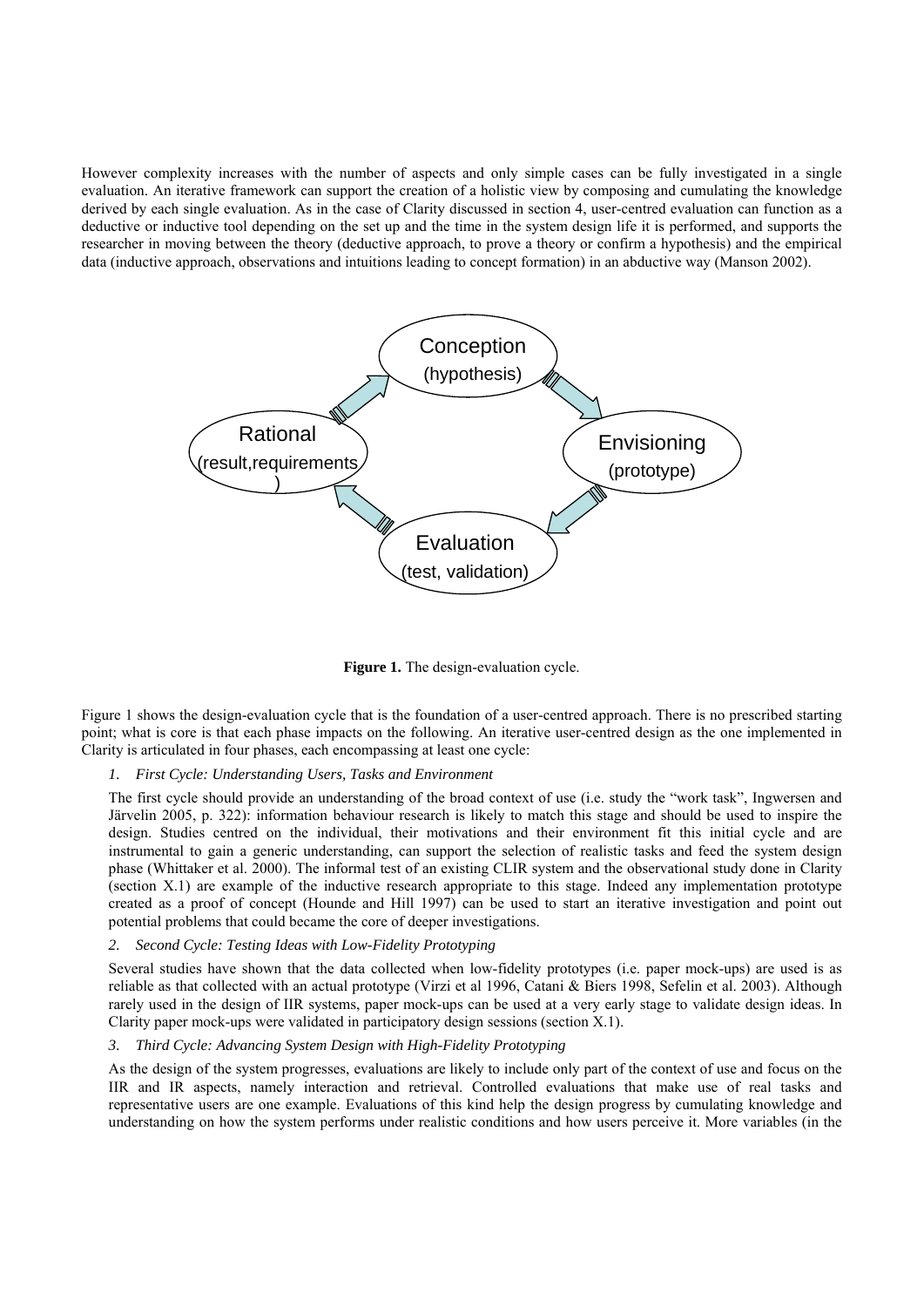sense of Ingwersen and Järvelin above, i.e. different tasks, users, etc.) can be introduced and tested when previous questions have been answered and the prototype consolidated. Sections 4.2 and 4.3 describe two controlled evaluations (one hypothesis-based one more operational) that motivated the evolution of Clarity design. User evaluations done at this stage are the most important for the progress of the system design and should inspect the different software components as well as the different dimensions of the quality of use (this issue is further discussed in section 5).

#### *4. Fourth Cycle: Overall Validation*

At this point in the project lifecycle the needed functionalities are in place (e.g. fast completion, appropriate number of translations) and the evaluation should move from a controlled setting into the real context of use and should address the quality of use of the designed system into a real work environment. Section 4.5 reports Clarity final evaluation that included ecological aspects (work context, final users and individual tasks). At the end of the iteration the user satisfaction can become the most important parameter (Su 1992), possibly not the only one its value is strongly influenced by personality and attitude (i.e. computer anxiety) (Johnson 2005).

The next section provides more details on how the five user evaluations performed in the Clarity project advanced out knowledge of user-CLIR system interaction as well as the system design.

## **4. User Evaluation in Action: A Case for Support**

Clarity<sup>1</sup> was a EU-funded project aimed at creating an interactive cross-language information retrieval system (CLIR) for rare languages, namely Finnish, Swedish, Latvian and Lithuanian. The purpose of CLIR is to allow a user to search text documents written in a language (destination language) using a different language for the query (source language). For the retrieveal to succeed, the query or the documents must be translated into the other language (or both into a third one). Translating the whole document collection from the destination language into the source language requires specific machine translation software; the translation of the query instead can be done using machine translation or a simpler bilingual dictionary (Oard 1998). Which method can be applied might not be related to the effectiveness of the technique alone. The translation of the whole collection requires knowing in advance which languages the user could use to query; this could present problems of storage and updating.

Although machine translation is becoming more and more popular, it is still limited to the most widespread languages, for many others the only electronic resource available is a dictionary and the only option is the translation of the query. This was the case of the languages Clarity was dealing with. Therefore, in the following analysis all the evaluations refer to the mechanism of translating the query from the source language to the destination language and use the translated query to search.

From the user point of view, the process of cross language interactive information retrieval is articulated into several steps: the user inputs a query in a source language; the system translates the query; the translated query could then be displayed to the user for validation before being used to search a collection of documents written in the target language (different from the source one); finally, the result could be translated into the user language before being displayed. Different user evaluations were run during the lifecycle of the project:

- 1) to form an initial understanding of the user-CLIR interaction in order to foresee potential problems with the envisaged interface (informal evaluation of paper mock-ups and existing CLIR system during the requirement analysis);
- 2) to base the interaction design on empirical evidence (two formative evaluations);
- 3) to test the final design and investigate the potential of the developed technology with actual users (summative evaluation).

A detailed report about all three evaluations is beyond the scope of this paper and hence only contextually significant examples are presented. A more detailed analysis is in previously published papers (Petrelli et al 2002, Petrelli et al 2004, Petrelli et al 2006).

#### **4.1 Testing Ideas: Paper Mock-ups and Informal Evaluations**

The early stages in the design of a new system are devoted to the definition of requirements, what the system will do and how. In a system-centred view, the requirements are the functionalities the system will provide. Formalism exists (e.g. UML) to precisely define use-cases that describe how the system will react to user's actions and, although the focus is on software engineering, attention is paid to the user and their social context (Goguen & Jirotka 1994, van Lamsweerde 2000).

1

<sup>1</sup> http://www.dcs.shef.ac.uk/nlp/clarity/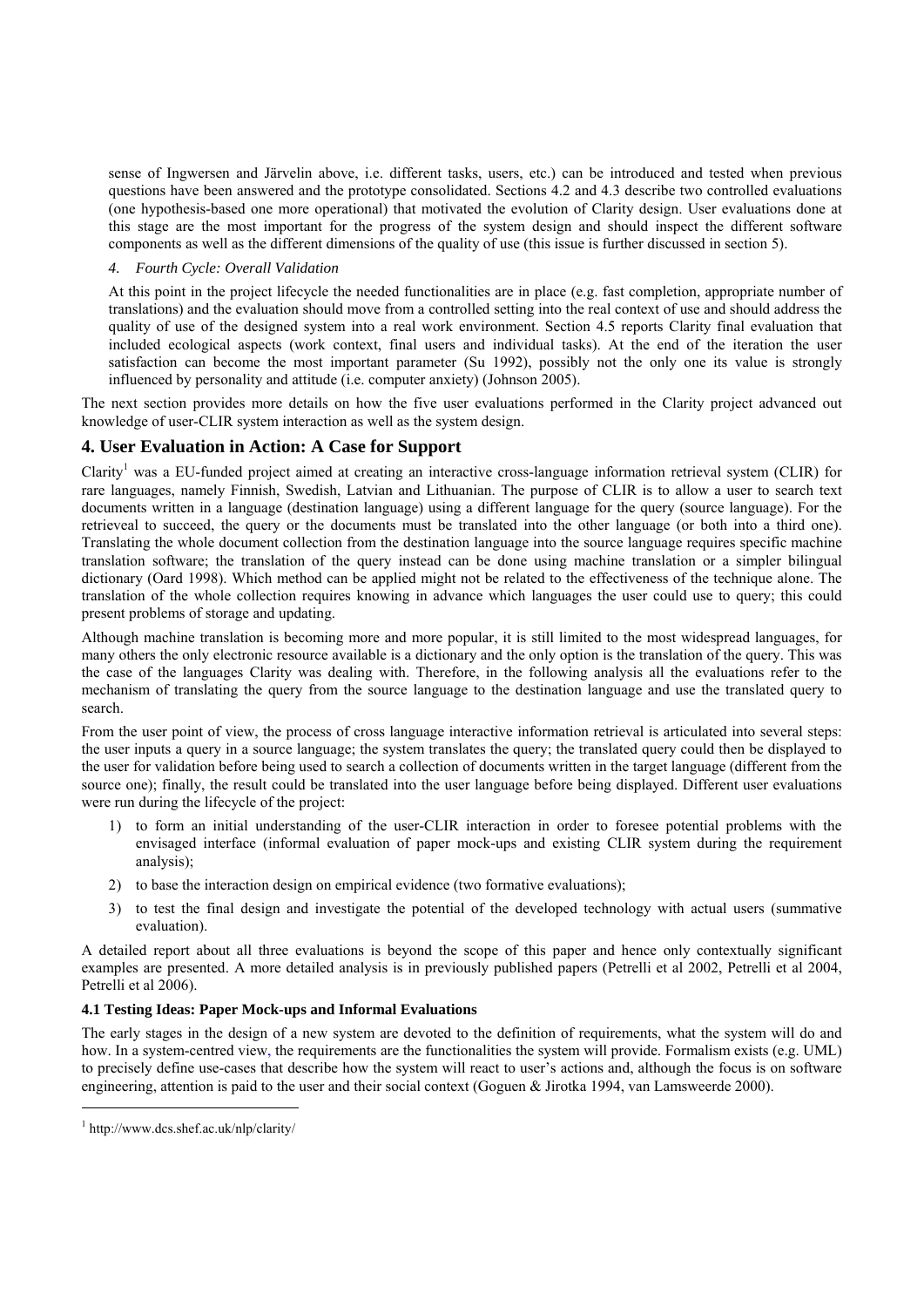As discussed in Section 3, a user-centred approach starts with a cycle of observing and understanding the user context in order to define an appropriate set of user requirements for an effective design (Ackos & Redish 1998). Starting with the user point of view, the requirement analysis can suggest a different system than the one initially envisaged by the researchers and can therefore help in identifying and removing misconception before any final decision is taken.

Both system and user requirements are needed: system requirements provide what is technologically feasible, user requirements what is actually useful. The role of the interaction designer is to mediate between the two (often contrasting) points of view and come out with a compromise that exploits the technology in a way that users would find valuable. This mediation takes place during the conceptual design: an abstract picture of what information and functions are needed for the system to achieve its purpose is outlined together with a conceptualization of the envisaged solution and how that conceptualization will be communicated to people (Benyon et al. 2005). The conceptual design feeds the physical design: interface and interaction details are fully specified and linked to internal functionalities (Benyon et al. 2005).

#### *4.1.1 Goal and Set-up*

Clarity user requirements were the outcome of a field study (Petrelli & Beaulieu 2002, Petrelli et al. 2002). Five complementary techniques were used to collect data and compose a picture as extended and realistic as possible<sup>2</sup>: contextual inquiries, interviews and questionnaires allowed users and tasks to be classified, while informal evaluations of an existing CLIR system and participatory design sessions were used to test Clarity preliminary ideas against potential users. Informal evaluations and participatory designs can be seen as kinds of user-centred evaluations and are therefore discussed further.

In line with the few interactive CLIR systems available at that time (Ogden et al. 1999, Ogden & Davis 2000, Capstick et al. 2000), the Clarity interaction was split into two phases: query translation checked by the user followed by actual search. Key points of the interaction were captured in paper mock-ups. In the participatory design sessions, scenarios of use describing a user and his/her information needs were discussed with participants and used to explore the interaction with the system visualized by the mock-ups. The use of paper mock-ups instead of a working prototype to test initial ideas had the advantage of focussing the discussion on the functionalities instead of the layout; working with paper mock-ups users felt free to actively contribute by proposing (i.e. drawing) a different interface that better reflected their view and was not perceived as being dismissive of the work already done.

In the informal user evaluation, participants were observed trying out ARCTOS<sup>3</sup> (Ogden & Davis 2000), a CLIR system which was available on-line at the time of study. Although it could be set up as a formal evaluation (i.e. with tasks to accomplish and measures taken), this test was left informal and user directed. The intent was to observe how users would naturally interact with a CLIR system that shared some design rational with ours. Participants were questioned during the interaction in order to gain a better understanding of what was in their mind.

#### *4.1.2 Data Analysis and Results*

<u>.</u>

Both studies were videotaped. The analysis was qualitative and based on observations of participant's behaviour; users' activities were decomposed using six dimensions: goals, tasks, acts, community, practices and procedures, opinions and suggestions. Affinity diagrams (Ackos & Redish 1999) were created to cluster users' activities around few common and recognizable phenomena. Users were then classified respect to their ability, attitudes and expectations; requirements for each user class and the whole community were listed.

The two evaluation sessions pointed out potential problems with the anticipated user-CLARITY interaction. Users were not interested in controlling (or did not know how to control) the query translation step, nor were they interested in graphical visualisations of the global result. Instead, a simple mechanism of typing in the query and receiving back the list of relevant documents was expected.

A tension emerged between CLIR common practice (i.e. display the query translation for user validation) and user expectations (i.e. display the search result). Instead of choosing one of the two directions, a comparative user test was set up to investigate the two conditions in a more formal setting.

#### *4.1.3 Lesson Learnt: The Value of Informal User-Evaluation*

Trying out our ideas with users at a very early stage in the project design was essential to raise our awareness of potential problems in adopting the user-supervised solution as the interaction mode. The use of paper mock-ups and scenarios

<sup>&</sup>lt;sup>2</sup> These are just a few of the many techniques that can be used to collect user requirements (Ackos & Redish 1999).

<sup>3</sup> Screenshots of the ARCTOS system are available at http://crl.nmsu.edu/~ogden/i-clir/cltr-interactive/arctos/page1.html (accessed 23.3.2006).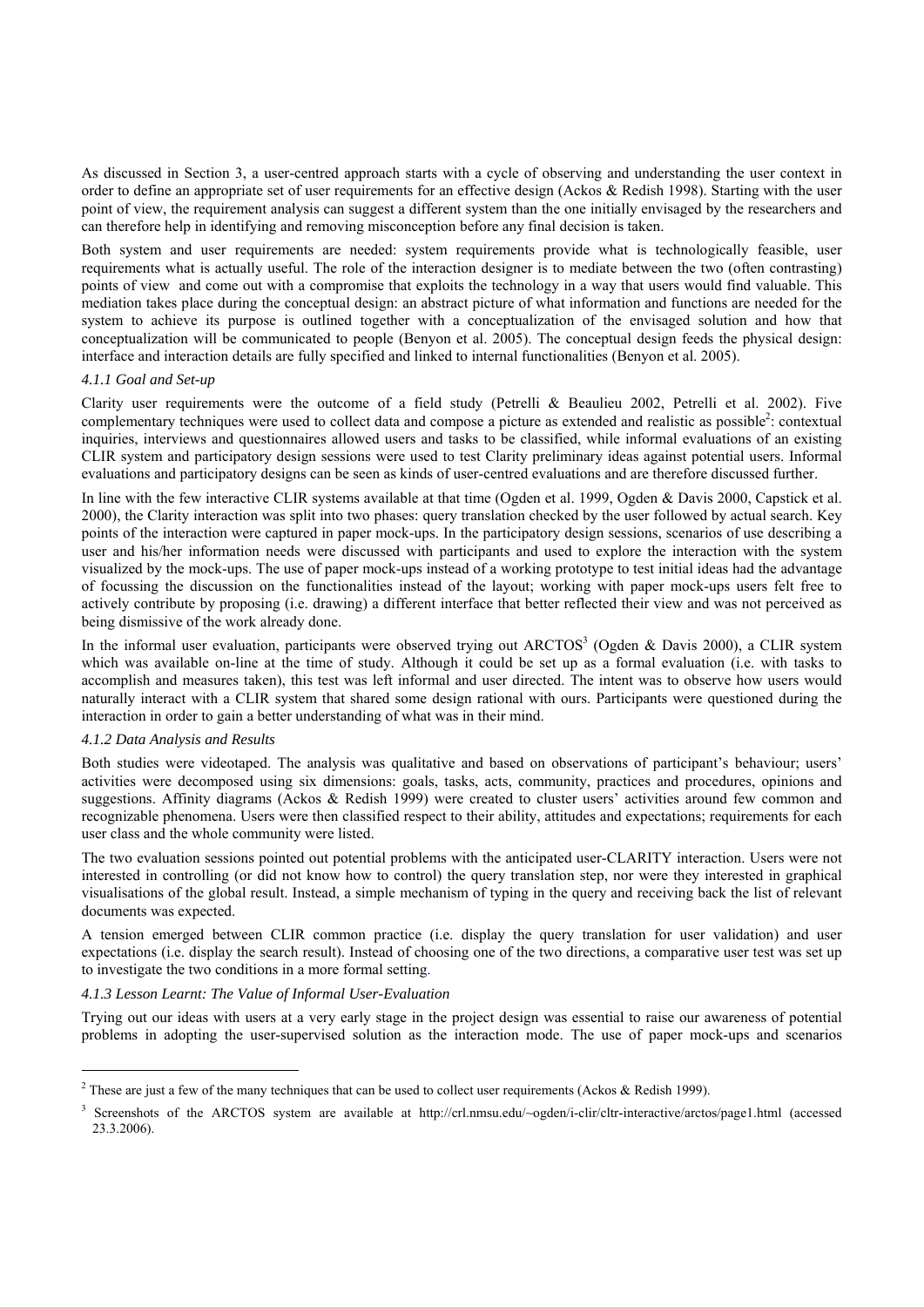supported the participants in getting a grip on what the system would do and the low-technology setting was ideal to allow them to actively contribute.

The informal evaluation with the ARCTOS system was equally informative: By observing participants struggling with the query translation and the result display we became aware of how unfamiliar users would be with basic concepts of crosslanguage retrieval.

#### **4.2 Learning by Doing: User Evaluation as an Exploration Tool**

### *4.2.1 Goal, Set-up, and Data*

A comparative user evaluation was undertaken to empirically investigate the two approaches (Petrelli et al 2004):

- *Supervised*: derived from the CLIR/IR literature; this required the user to check the translation before the search was done;
- *Delegated*: derived from the requirements analysis; this required the user to only input the query, then the system would translate it and search without any user intervention.

The experimental design followed the CLEF<sup>4</sup> framework (Gonzalo & Oard, 2002): a collection of newspaper articles, 4 topics (+ 1 for training) with their corresponding relevance assessment were used. 6 English native speakers with no knowledge of Finnish searched Finnish documents; in addition to a training task, they performed 4 tasks, 2 on each system. Users were given a simulated task (Borlund 2000) derived from the CLEF 2002 topics and were asked to retrieve relevant documents; documents judged as relevant were saved in a ad-hoc list. The total time of the experiment was 3 hours. Queries and relevance judgements were logged and time-stamped; questionnaires on user profiles and satisfaction were collected; observations were made whenever possible.

The data was not consistent enough to statistically select one interaction as the best and another test (3.3) was run later for this purpose. However the data was analysed through a qualitative inspection of the user's actions. All the user's queries were compared to the query translation (if presented to the user), the result displayed and the follow-up query. This allowed patterns of behaviours to be identified, as discussed below. The relevant judgements were analysed to assess the effectiveness of the result display: the documents selected by the user as relevant were compared with the list provided by CLEF in order to identify correct selections; false positive (documents judged as relevant by the user but that were not relevant in CLEF assessment) and false negative (documents not selected as relevant but that were listed as relevant in the CLEF assessment) were considered as well. System weaknesses emerged in both user interface and system functionalities.

#### *4.2.2. Results and Changes*

<u>.</u>

The user's perception was most affected by the speed of the system: every single user complained about the fact that the system sometimes needed minutes to return results. The system's architecture was redesigned and strategies were adopted to make the system more efficient (e.g. pre-translation of the titles). A response time of 5 seconds<sup>5</sup> was set as usability target in further tests.

The second weakness was the number of translations used for polysemic words. All the senses were included which made the search inefficient and the user confused as when, for example, the Finnish for "golf pitch" was proposed as the translation of "green". The number of translations was then reduced to the three most common. This also greatly simplified the result display as titles and keywords were translated using the same mechanism.

Seeing the query translation affected the whole interaction. The analysis of logs showed a tendency to change the query before the search if the translation included ambiguous terms. A user started with "green power" but ended searching with the non-ambiguous query "wind turbine", thus potentially missing relevant documents.

Proper names were widely used by participants but badly managed by the system. Some names where in the dictionary (e.g. Europe) thus were translated, others where not (e.g. Alzheimer), and others were wrongly translated (e.g. "Bobby Sands" a famous hunger striker was translated into the Finnish equivalent of "policeman beach"). Fuzzy name translation (Pirkola et al. 2003) would probably resolve the non-translation but not the misleading one. A new feature was introduced to allow the user to mark terms which must not be translated.

<sup>4</sup> CLEF stands for Cross Language Evaluation Forum and is the annual evaluation campaign for research on cross language information retrieval for European-based languages (http://www.clef-campaign.org/ accessed 10.7.2006).

 $<sup>5</sup>$  Jacob Nielsen reports (pp.44) 10 seconds as the limit for keeping the user's attention focussed on the interaction and 1 second as the limit</sup> for the user's flow of thought to remain uninterrupted (Nielsen 1999). By setting the response time to 5 seconds we were confident the interaction would be fluid enough to be successful.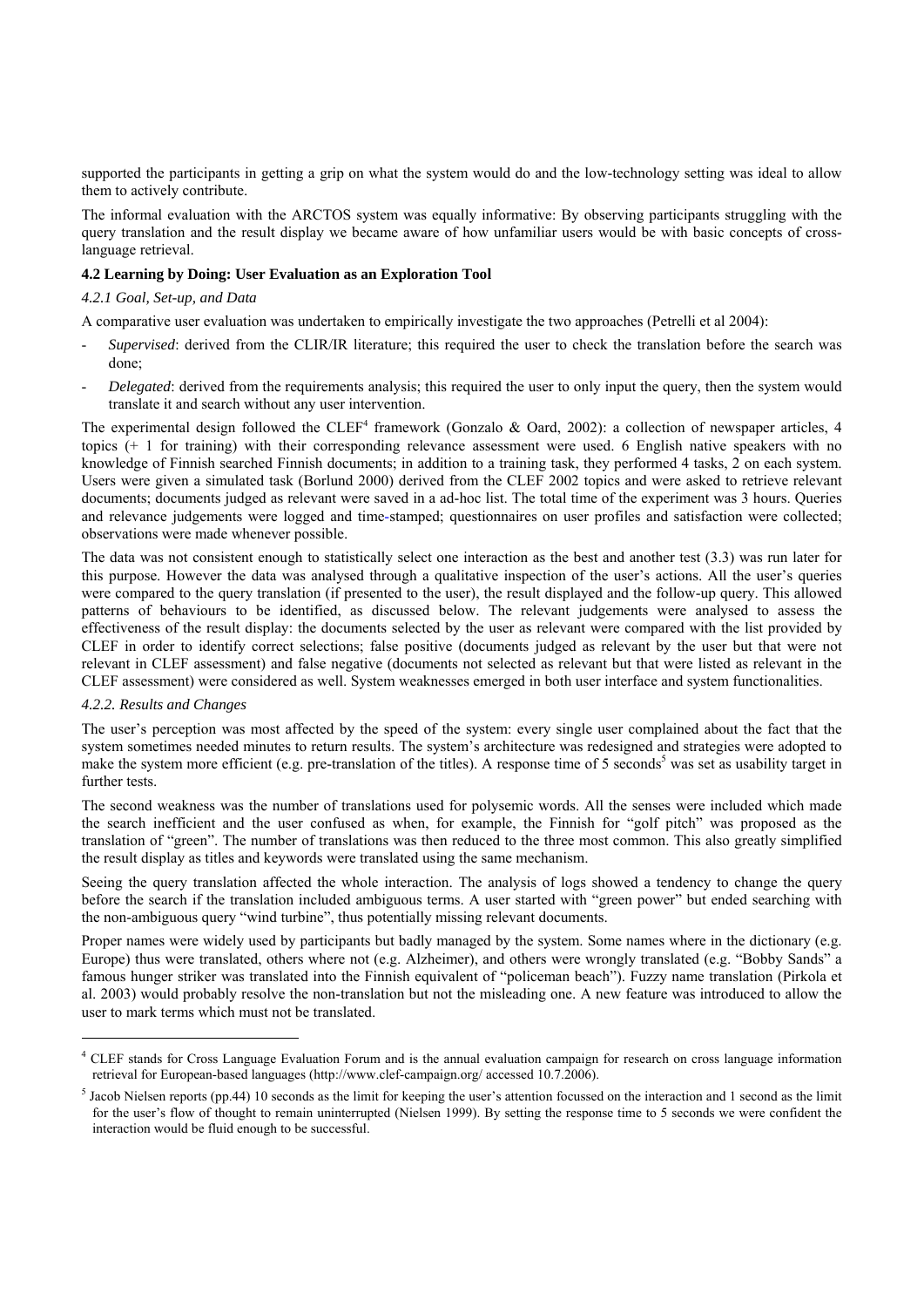An overwhelming preference for the Delegated mode (70%) over the Supervised one (15%) emerged from the questionnaires thus reinforcing what found in the field study (15% were neutral).

#### *4.2.3 Lesson Learnt: The Value of Qualitative Analysis*

The high variability in the data prevented any statistical analysis. Variability was due to task feasibility, user's search skills and tiredness:

- Tasks: one task was unfeasible (i.e. no user retrieved any document) and for another there was a very low success rate. Although being in the worst condition stimulated users into trying new strategies (which was positive for qualitative studies), the amount of data collected was affected by a nearly 40% reduction. Moreover some users can experience high level of frustration<sup>6</sup>.
- Users: search attitude was measured by a self-rating questionnaire that indicated participants formed a homogeneous group, but the user's actual engagement with the search task (e.g. number of queries issued, number of different terms used) and the user's search effectiveness was disparate. A homogeneous group of users is needed to collect consistent data, essential in the early phases when the system is in evolution as its performance is the object of the study: variation in the performance can then be attributed to the different system design and not to the different users' capabilities. When a consolidated prototype is available, different classes of users can be involved to test the system under different conditions and detect previously uncovered problems (Caulton 2001).
- Tiredness: the engagement with the search tasks dropped steeply in the last two tasks for two of the six users<sup>7</sup>.

These issues were taken into account when the next user evaluation was designed and effort was spent to mitigate the negative effects. By controlling task feasibility, user's ability, and evaluation duration more closely, we hoped to collect more reliable data that could be statistically analysed.

The data collected was very rich in terms of user behaviours: by analysing user's interactions we were able to detect pattern of behaviour that negatively impacted upon the system effectiveness, i.e. the focussing of the query after having seen the translation and before the search. Through the qualitative analysis technical limitations were also detected, e.g. the weak translation of proper names. Faults and weaknesses gave suggestions of what needed to be changed to make the interaction more successful. A statistical analysis would not provide such a rich set of inspiring examples of actual CLIR use that helped in re-focussing the design.

#### **4.3 Directing Design: Controlled User Evaluation**

#### *4.3.1 Goal, Set-up, and Data*

The new Clarity prototype took advantage of the changes made after the previous evaluation and was tested in a second formative evaluation (Levin & Petrelli 2003). The same text collections and relevance assessments as in the previous evaluation were used but a different set-up was planned to reduce data variability. The experiment was shortened with only 1 task per system; the 2 chosen were those with the highest success rate in the previous test across all users. Participants were 8 Finnish and 8 Swedish native speakers (bilingual with English) who tested 4 language pairs (En→Fi; Fi→En; En→Sw; Sw→En); subjects were screened through a practical task to confirm their search skills (participants used Google to search for "jaguar" -the animal, not the car- we observed their skills in generating new terms and disambiguate the query). More sophisticated tests can be set up to investigate users' ability (Saracevic et al. 1988), however to recruit people with similar searching skills or, at least, to exclude the worst, this simple screening was considered enough.

The exhaustive data collection encompassed: i) full log of the time-stamped interaction (e.g. queries, selection on the interface, documents opened, etc.); ii) videos of user's actions and comments; iii) questionnaires and interviews.

#### *4.3.2 Data Analysis and Results*

1

The data collected was rich in both objective and subjective measures; *objective* measures pertain to facts (like the number of terms and queries issued by each participant or completion time) and were recorded in logs, while *subjective* measures pertain to users' opinions (if they liked or disliked something) and were collected in questionnaires and interviews. Data was analysed both quantitatively and qualitatively. *Quantitative analysis* used aggregated values of objective measures to

<sup>&</sup>lt;sup>6</sup> Participants can show real discomfort if they feel they are performing badly independently from the reassurance of the experimenter. During the evaluation of an image retrieval system two participants out of eight asked how the others had performed and did not want to give up the task even if the time had elapsed.

 $<sup>7</sup>$  Other two were consistently effective and two were consistently unsuccessful during the whole test.</sup>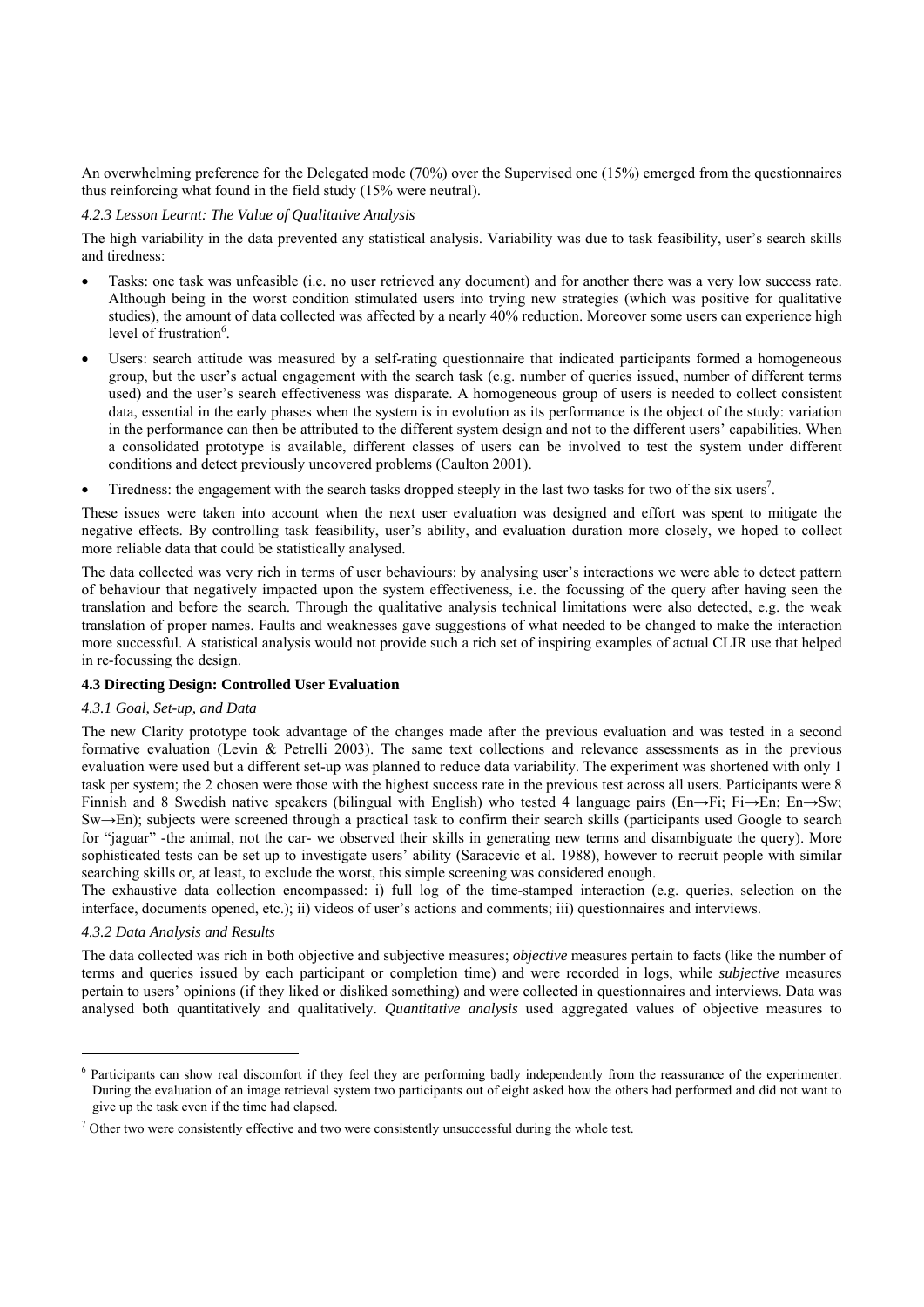determine system efficiency and effectiveness while subjective measures were used for user satisfaction. Observation and interviews were used in *qualitative analysis* to inspect each interaction and scrutinize behaviours.

The interaction was measured with respect to *efficiency*, *effectiveness* and *user satisfaction* (measures further discussed in 5.2). Efficiency was measured in time needed to get an answer from the system and effort spent. The threshold of 5 seconds was generally kept and no user complained about system speed. The effort spent was calculated in terms of number of user's actions. The mean of queries issued in the Delegated Mode (DM) was higher than in the Supervised one, but the difference was not statistically significant. However, the Supervised Mode (SM) offered the user the possibility of deselecting translated terms. Then the number of queries was used as measure of engagement with the DM interface, while for the SM the measure includes both the number of queries and the number of deselected terms. A paired-samples t-test was conducted: There was a statistically significant increase in the engagement from Delegated (M=6.23, SD=3.44) to Supervised (M=9.62, SD=5.05),  $t(12)$ =-4.58,  $p \le 0.001$ . Indeed the possibility of deselecting terms was central as all the users deselected at least one sense (and up to 6) from those offered by the Supervised interface. The number of de-selections depended upon the words used in the context of the search task. In summary, the users interacted more with the Supervised mode, but produced less queries.

To assess the overall effectiveness of each interaction mode in supporting query formulation, average precision and recall (P & R) measures were calculated. The measurement took place at display time, before the users bookmarked the relevant documents. In other words, as for the batch approach, the output of the search was used to calculate  $P \& R$ . This was done to avoid biasing the objective measure of effectiveness with the variability inherent in a subjective relevance judgement (Mizzaro 1997). In this way precision and recall measure the effectiveness of the query formulation step in isolation from the rest of the interaction. User relevance judgement was used to assess the effectiveness of the result display.

Although SM performed better (P=  $0.206$ , R=  $0.473$ ) than DM (P=  $0.167$ , R=  $0.418$ ), the differences were minimal and not statistically significant when a paired-samples t-test was applied. However, such small difference is still meaningful from a user point of view as it corresponds to at least one more relevant document being retrieved out of the 12-17 available in the collection, that is to say a 6 to 8% increase.

Users' relevance judgement was used to assess the effectiveness of the output display alone. The assumption was that a good presentation would allow the user to select a high percentage of the relevant documents retrieved and displayed. The portion of relevant documents correctly identified out of the set of the relevant documents retrieved was used. This can be seen as a sort of precision calculated on the basis of the retrieved set and not in relation to the whole document collection. The rationale behind this is that if relevant documents were not retrieved, the users had no chance to select them, therefore this distinguishes the effectiveness of the retrieval mechanism and effectiveness of the display. As the display was equal in both systems the result was cumulated giving a precision at display time of 0.57; this was not a high performance considering users were native or fluent in the target language and can be partially explained by the behaviour of judging relevance by the title, as discussed below in 4.3.3.

Users marginally preferred DM (Delegated=50%, Supervised=37.5%, Neutral=12.5%) but the difference was small and decreased greatly from the previous test (Delegated=70%, Supervised=15%, Neutral=15%). Interviews allowed the interpretation of the questionnaire results. Users' dislike for SM was related to a perceived slowness or the unnecessary obligatory step of checking the query translation and not to interaction complexity. Many users favourably commented on their increased control of the system and the inspiration for new terms which occurred in checking the translation.

Once again a contrast emerged from what the user preferred (Delegated) and what was more effective (Supervised). However in light of the insight offered by the interviews, the final interface is a compromise between Supervised and Delegated: the final interface automatically translates and searches (Delegated), and then the query translation is displayed on top of the result list (Supervised). In this way there is no interruption in reaching the result but the user can review the translation if the result is poor.

#### *4.3.3 Lesson Learnt: The Importance of Replication and the Fallacy of Measures*

By keeping the same evaluation set-up (i.e. same document collection, same queries) we were able to compare if the interaction improved with the new design. The focussing of the query when seeing ambiguous translations recorded in the previous evaluation nearly disappeared. Thus the new layout did not stimulate a potentially negative behaviour and search effectiveness was not hampered.

The set of relevant documents selected by participants was analysed with respect to correct and incorrect relevance judgement. The number of non relevant documents selected as relevant was surprisingly high as participants were fluent speakers in the target language. Only 50% of the documents "wrongly" selected as relevant by participants had been actually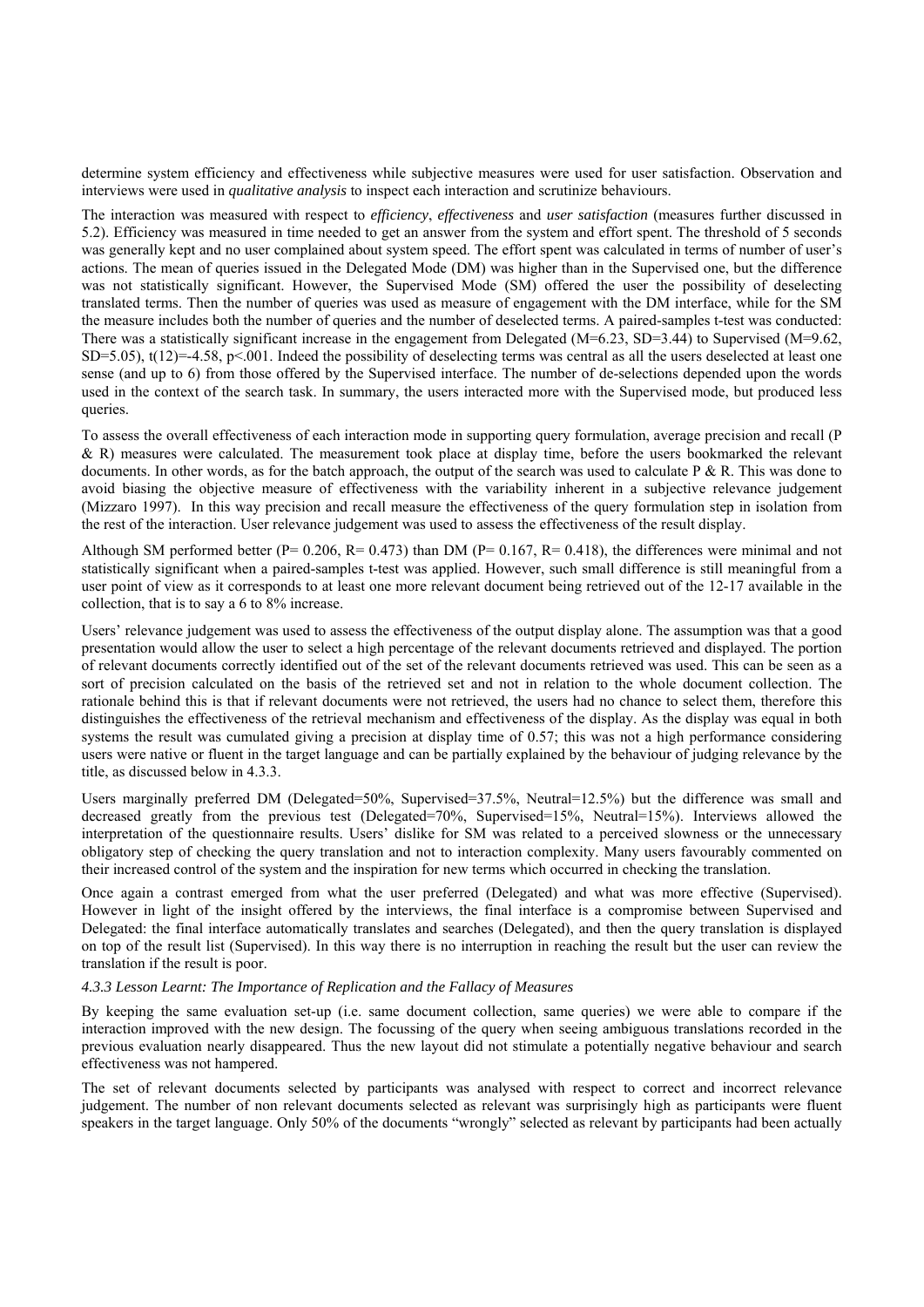assessed; the other half was not in the CLEF pool and therefore had never been seen by any assessor<sup>8</sup>. The assumption that those documents were not relevant was then likely to be false.

The fact that documents which were rated as relevant by the assessors were not selected by the users was unexpected. Participants' behaviour was then analysed: they did not open (thus did not get the chance to read) the documents retrieved and judged the relevance from the title therefore discarding documents listed as relevant but that did not contained keywords in the title. This further confirms what was discussed by Mizzaro (1997) about the surrogate-based relevance judgement with the title surrogate performing worst. The use of relevance judgement as a way to measure the effectiveness of the whole system is therefore put into question.

#### **4.4 Final System Assessment: Stepping Out of the Lab**

#### *4.4.1 Goal and Set-up*

The evaluation of the final prototype was a summative evaluation of the work done over the three years (details in Levin  $\&$ Petrelli 2004). In addition to the tasks and questionnaires previously used, participants were invited to bring a topic of their choice. The intent was to relax the controlled condition and move toward a more ecological setting, i.e. users with their individual task searching in their natural setting. Indeed the setting of this evaluation differed from the previous formative ones as: it was done at the user's premises and a single system was tested in all its aspects. Participants were eleven information professionals belonging to the user classes identified in the first user requirement study. They were business analysts, journalists, librarians and translators, people likely to use CLIR technology in the future. As the first showed (4.1 above) each class had different goals, expertise and attitude and we were interested in investigating how that variety of users experienced the Clarity system.

Users were assigned three tasks to test the different parts of the system (i.e. one-to-one cross language retrieval, multilingual retrieval, concept hierarchy browsing) and were required to bring a topic of their choice to test cross language retrieval from English to Latvian. The three tasks assigned were those used in the previous evaluations: knowing tasks and system performance in advance allowed us to outline expected users' behaviour and to question them if they did not conform.

Topics chosen by participants for the fourth task included: the Eurovision Song Contest, the restoration of Riga's Opera House, the status of Russians in Latvia, and Latvian foreign policy. Non of the participants could understand Latvian, all thought the system had retrieved documents relevant to their query and felt the translated titles and translations of terms found in the documents were helpful enough to be able to judge whether a document was relevant or not.

#### *4.4.2 Data and Results*

-

The data collected was both objective and subjective, though this time subjective measures (e.g. user's feeling and comfort) were considered more important than objective ones (e.g. completion time, documents retrieved). Results showed that the final system was robust, fast, accurate, easy and appealing to casual users. Comments were extremely positive and critiques were limited to very minor problems, e.g. keeping the translation selection from one turn to the next.

In the previous tests we discovered participants did not read the documents but judged the relevance from the title. This time we could ask the users' "why". Participants stated that "this is not real life! In real life I would read through even 200 documents if it matters" and "I have already got enough documents so I do not bother about others" and "I first collect what seems useful and read the material at a second stage". Each answer explains the behaviour of not reading the documents and judging the relevance from the surrogate, but it does not help in making relevance judgement a more reliable measure. The paradox discussed in 2.1. is emerging again: a more realistic evaluation with real task and use prevent comparison; an experimental setup for comparison is not ecological. Researchers should consider this tension when deciding to use relevance judgement as primary measure of IIR.

#### *4.4.3 Lesson Learnt: User-Evaluation to Explore the Future*

The "hybrid" evaluation adopted here, partially controlled and partially free, allowed monitoring the system improvement in respect to the previous prototype (the controlled condition) but also supported a shallow investigation on how the Clarity system could affect users' work. The fact that participants were required to formulate their own topic to search documents written in an unknown language prompted discussion on personal work (all the topics reflected their own work interest).

From the perspective of system development tasks variation becomes an issue when the major questions on design have been answered (Whittaker et al. 2000). Thus it is toward the end of the project that several tasks with different degrees of

<sup>8</sup> The reliability of the relevance assessment with a pooling method depends on the number and variety of search engines involved: the more and diverse the engines the more reliable the judgement.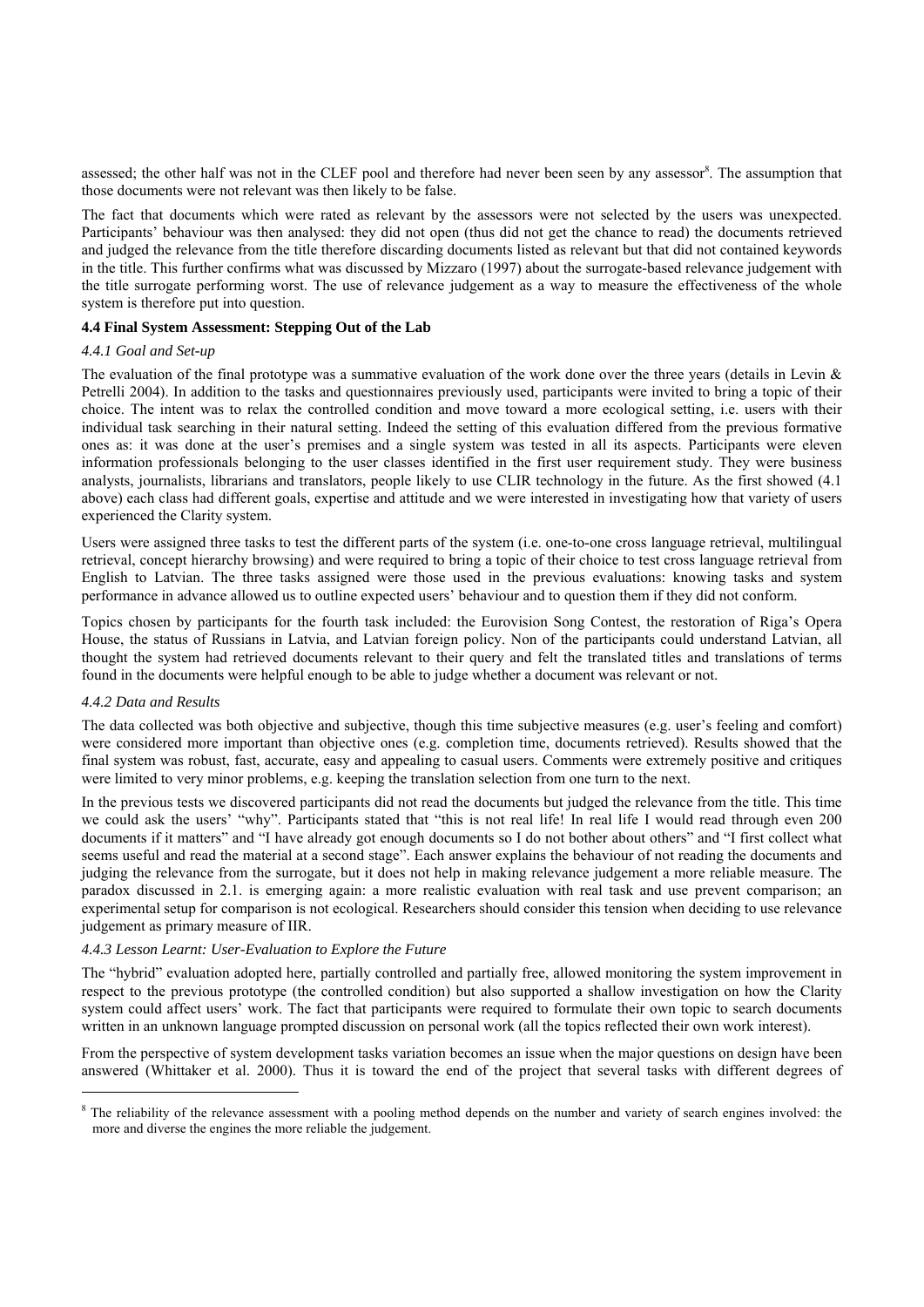complexity are worth testing. Asking the user to use their own topic to search the collection of Latvian newspaper articles allowed us to test the system in a broader sense and gave us the chance of discussing the condition of searching unknown languages (none of the participants could understand Latvian).

## **5. User-Centred Evaluation as an Inspection Method**

Controlled user evaluations were instrumental to make the Clarity design progress (section 4.3). The setting adopted allowed to inspect both the software components (query formulation support, retrieval, and result visualization) and the userinteraction thus providing the Clarity team with a full understanding. The setting adopted is the topic of this section.

#### **5.1. Separating and Inspecting IIR Components**

The quality of retrieval is commonly measured at the end of the interaction. A single measure of the whole interaction (being that P&R or more user-centred ones, like in Su 1992) cannot expose what is really going on beside the interface. Experimenters would gain no insight into what were the negative factors: Was it the query formulation step that failed? Was it the search technique that was not robust enough? Was it the inappropriate display of the results? To gain full understanding, the different components of an IIR system has to be separated, measurements need to be taken during the whole interaction and related to the appropriate sub-task:

- 1. The user formulates a query in some form compatible with the modality required by the system input;
- 2. The system searches using internal algorithms;
- 3. The result of the search is presented to the user to evaluate.

Steps 1 and 3 pertain to the user interface, while step 2 is concerned with more technical issues (i.e. software architecture, searching algorithms). Inspecting each component separately allows locating where the problem is and why it occurs. This can be achieved by introducing intermediate measurement points. Figure 2 exemplifies this concept; the evaluation should determine: i) if the system adequately supports the user in expressing their needs; ii) if the search mechanism is effective given the user query; and iii) if the presentation of the results is good enough for the user to detect the relevant documents. Data should then be collected at each point.



**Figure 2. Measurement points in the IIR cycle.**

The data collected should be both objective and subjective and should be analysed quantitatively and qualitatively. Indeed the aim of the evaluation is not just to assess the system performance, but to monitor the interaction and highlight cognitive aspects to be understood. The Clarity case showed that a rich set of data could be analysed in multiple ways; data collected included:

- *automatic log* (at each point): collect objective data (e.g. completion time, query terms, query number, clicks, document retrieved, documents seen) to be analysed quantitatively (to determine efficiency and effectiveness), as well as qualitatively (to find out problematic queries or unexpected behaviours);
- *observations of interaction*: collect information the log generally misses (e.g. user's attention, scrolling activity) to be analysed qualitatively;
- *interviews*: collect users' opinions and allow to ask questions about the observed behaviours (qualitative);
- *questionnaires*: collect users view on specific points and measure "how much" (e.g. system speed, reliability, layout) and therefore provide subjective data to be analysed in a quantitative way.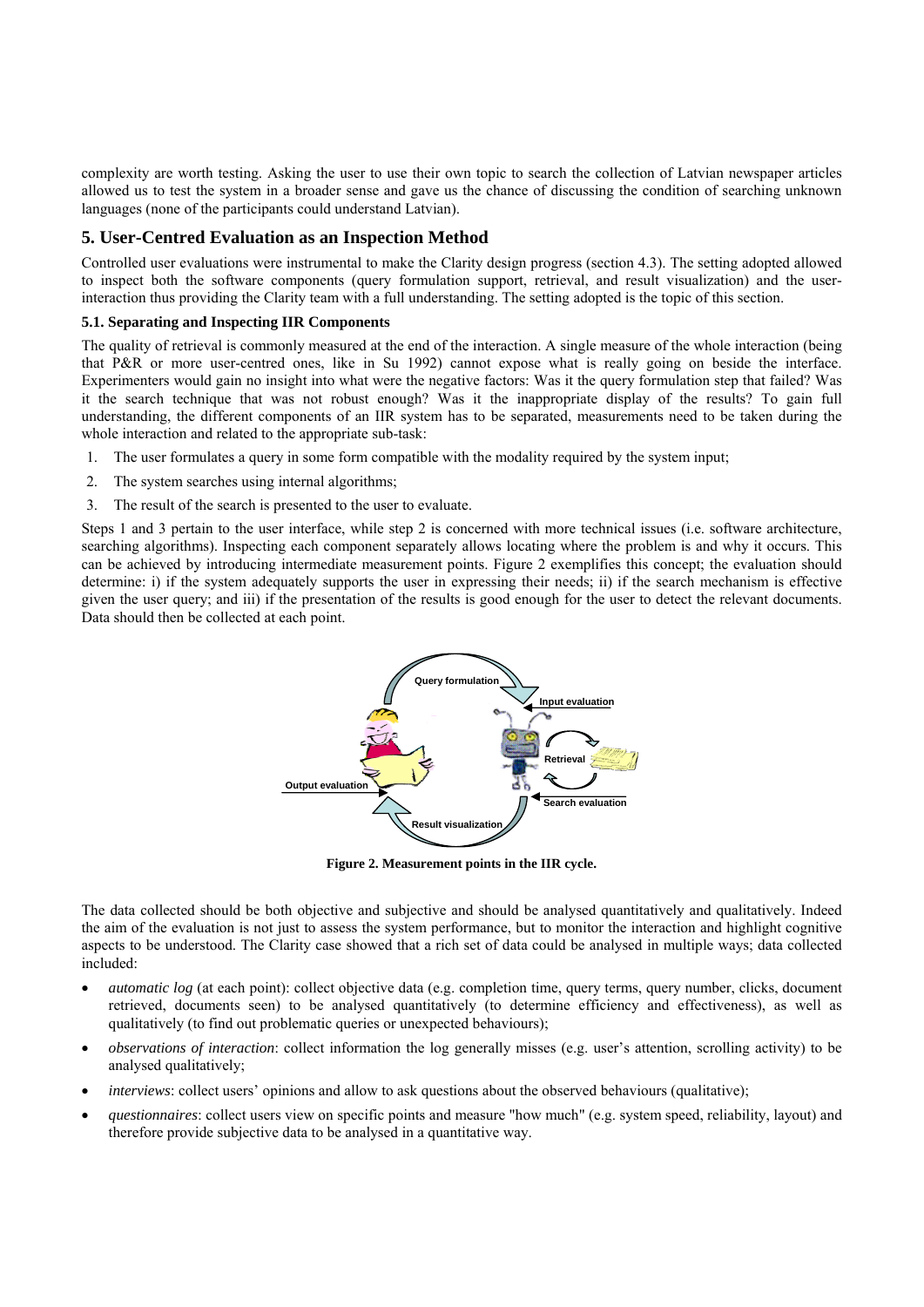Quantitative analysis should measure effectiveness, efficiency and user satisfaction (as in the ISO definition of usability (van Welie et al. 1999) as inconsistency between objective and subjective measures is not unusual when complex systems are evaluated (Sellen 1995, Whittaker et al. 1993, Frøkjær et al. 2000, He et al. 2002). In Clarity (4.3) the most satisfying system (subjective) was not the best performer (objective). The qualitative analysis of users' behaviour provided an explanation for the phenomena and supported the designers in taking an informed decision on the final layout and interaction. Qualitative inspection should not be limited to the user-system interaction: search failures and mistranslation of proper names were identified through an analytical study of the recorded log (4.2.2). Qualitative analysis can also produce new research questions (e.g. why users did not open relevant documents 4.3.3) that can be explored in following evaluations.

The Clarity project shows that both quantitative and qualitative analysis should be done as they provide different insight; the first addresses the *what* the second the *why*. They should be considered as a kind of triangulation inside the same evaluation that allows covering multiple aspects and supporting cross-checking of the results thus improving the robustness of the findings.

#### *5.3.1. Query formulation*

Query formulation often determines the success of the whole interaction. CLIR is the ideal setting to show its importance, as the query translation is part of the query formulation step. The failure to correctly translate proper names was identified at this point by inspecting the log and comparing the query as entered by the user and the one used to search. Similarly, another CLIR user-centred evaluation (Petrelli & Clough 2005) revealed a numbers of improper translations of polysemous words that negatively affected the search.

However, query formulation is not just a matter of internal mechanism, the user interface also has a strong impact. Deciding which indicators are the most appropriate is crucial. Indeed, it could be more sensible to measure the success of the query formulation at the search evaluation point in terms of relevant documents retrieved: the higher the number of relevant documents retrieved the more effective the query session has been. Thus, precision can be used as a measure of effectiveness of the query formulation step.

To fully understand how much effort the user had to make to get a satisfactory outcome, efficiency needs to be addressed: the number of queries issued, the number of different terms used, and the average length of the queries can be considered as indicators of the level of user's effort (Belkin et al. 2003). The correct measure is then a balance between the effort spent in formulating a good query (efficiency) with its success (effectiveness). In Clarity (4.3.2) more effort was required by the supervised mode in terms of the number of actions, but the number of queries was less and the number of documents retrieved was higher.

#### *5.3.2. Retrieval*

The time the system spends in searching is a good indicator of efficiency, whereas the classical indices of precision and recall are both measures of effectiveness (Dunlop 2000). However, the examination of the performance of the search module should not be limited to the quantitative level; a qualitative analysis can be much more powerful in showing how the system is performing with respect to the user's query. For example, in the first Clarity evaluation (4.2), the queries "gene DNA disease" and "DNA genetic disorder", although semantically equivalent, returned different relevant documents. Qualitative diagnostic analysis is instrumental in detecting weak points and can inform us about how to improve search functionality. In Clarity, for example, discovering the wrong translation of proper names suggested a mechanism to by-pass that step. Examples of critical queries extracted from log data can be collected to build a corpus of actual user queries. This can be later used as user-simulated input during system tests without directly involving users (as done by Zhang et al. 2005).

#### *5.3.3. Result Visualization*

An interface that fails to display results effectively may hamper the successful use of the whole IIR system. Relevant documents retrieved can be used only if the user is able to identify them. An effective layout is important in general but becomes crucial when new forms of information retrieval are under investigation, e.g. multimedia IR, ubiquitous and mobile IR.

The effectiveness of the display strategy can be measured by considering the portion of relevant documents correctly identified out of the set of the documents retrieved, a sort of precision calculated on the basis of the retrieved set and not in relation to the whole document collection. This measure can be complemented with the measure of the portion of relevant documents wrongly judged by the user as non-relevant, i.e. the fallouts (Tague-Sutcliffe 1992).

Even though relevance judgements have been the core measure for a long time (Mizzaro 1997), they can be a weak measure if it is not known which documents have been judged by the assessors or how the assessment was done (on title, surrogate or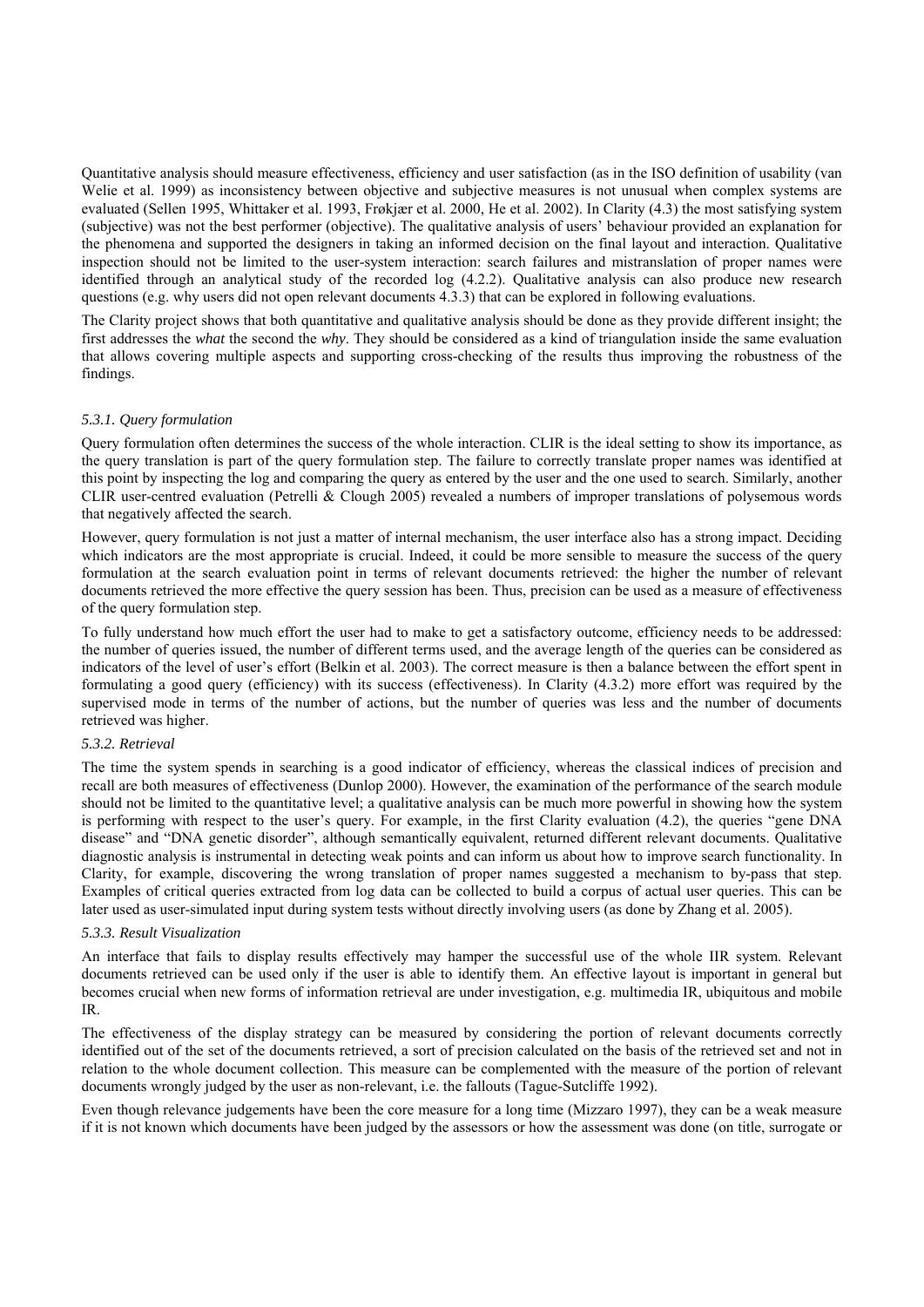the whole document). This is likely to happen when a pooling system is used, as in TREC (Harman 1995), as only a subset of the text collection is assessed. Thus it is possible that other relevant documents are in the collection but are considered non relevant because no assessor has read them through (as we discovered in 4.3.3). Researchers should be aware of the potential problem and use this measure with caution, by for example introducing a further measure as an external judgement of the quality of the answer/solution given by the user (Hertzum & Frøkjær 1996).

## **6. Conclusions**

The importance of user evaluation of IIR systems is becoming more widely accepted and typically involves user testing at the end of a project. Although it is essential to assess the system as a whole, user-centred evaluation also allows exploration of new forms of information access when performed iteratively. Evaluations are set at specific times in the project lifecycle to elicit different information: preliminary ideas can be tested using paper mock-ups and/or already existing systems; early tests with partial prototypes allow the system's potentials and limits to be explored; empirical evidence for design choices can emerge by evaluating consolidated prototypes and finding out how the system would perform in real life.

The complex interaction between a user and an interactive information retrieval system should consider the search engine as separated from the input mechanism and the result visualization. Only by measuring each subtask separately from the others is it possible to gain the micro-view needed to assess the effectiveness of each component.

The process of iterative evaluation, instead, provides the macro-view of IIR. Iterative evaluations can be done involving a limited number of participants, though the total number of people involved is comparable to a solid user-centred evaluation: in total 43 people participated in the Clarity studies. The strength of this approach lies more in the exploration of several solutions than on the definitive result of a single experiment. By iterative testing it was possible not only to state that the supervised mode for cross language information retrieval was more effective but less preferred by users than the delegated one (as also He and colleagues found (2002)) but it allowed us to understand why and to reach a solution that was both better performing and most preferred. The user centred evaluation then becomes a research tool that the experimenter can bend to the research needs; it is a form of longitudinal study applied to the IIR system.

User-centred evaluations are generally used to confirm or refute a hypothesis or to test a system. When used in formative evaluations as tool to explore innovative IR interactions, user-centred evaluation should aims at provide a complete picture; this can be achieved only if the range of data collected is rich in both objective (e.g. completion time, number of queries and terms) and subjective data (e.g. users' opinion), and if this range of data is analysed quantitatively as well as qualitatively. This makes possible a triangulation of data that better informs on the solution under study and does not stop at the "what" but reaches up for the "why".

## **Acknowledgements**

Clarity was an EU 5th framework IST project (IST-2000-25310) and we gratefully acknowledge their support. Partners are: University of Sheffield (coordinator) (UK), University of Tampere (Finland), SICS – Swedish Institute for Computer Science (Sweden), Alma Media (Finland), BBC Monitoring (UK), and Tilde (Latvia). I am indebted to Jussi Kalgren and Preben Hansen for the help in collecting part of the Swedish data, to George Demetriou, Patrick Herring, Heikki Keskustalo and Bemmu Sepponen for setting-up Clarity for the user tests. I am grateful to Alma Media and BBC Monitoring for the support during the final evaluation and all the people who participated in the three evaluations and the initial study.

Finally I thank the anonymous reviewers for their comments and suggestions that helped improve the organization and content of the paper, Christie Harrison for her help with the final version and Livio Milanesio for the drawings in figure 2.

## **References**

Anick, P. (2003). Using Terminological Feedback for Web Search Refinement - A Log-based Study. In Callan, J., Hawking, D. & Smeaton, A. (Ed.) Proceedings of the 26th annual international ACM SIGIR conference on Research and development in information retrieval SIGIR 2003, July 28–August 1, 2003, Toronto, Canada, 88-95.

Belkin, N., Cool, C., Kelly, D., Kim, JY., Lee, HJ., Muresan, G., Tamg, MC. & Yuan, XJ. (2003) Query Length in Interactive Information Retrieval. in Callan, J., Hawking, D. & Smeaton, A. (Ed.) Proceedings of the 26th annual international ACM SIGIR conference on Research and development in information retrieval SIGIR 2003, July 28–August 1, 2003, Toronto, Canada,, 205-212.

Belkin, N., Cool, C., Kelly, D., Kim, G., Kim, Y-K., Lee, h-L, Muresan, G., Tang, M-C., Yuan, X-J. (2002) Rutgers Interactive Track at TREC 2002, in Proceedings of TREC 2002, Gaithersburg, November 2002. Available at http://trec.nist.gov/pubs/trec11/papers/rutgers.belkin.pdf [accessed 4.7.2006]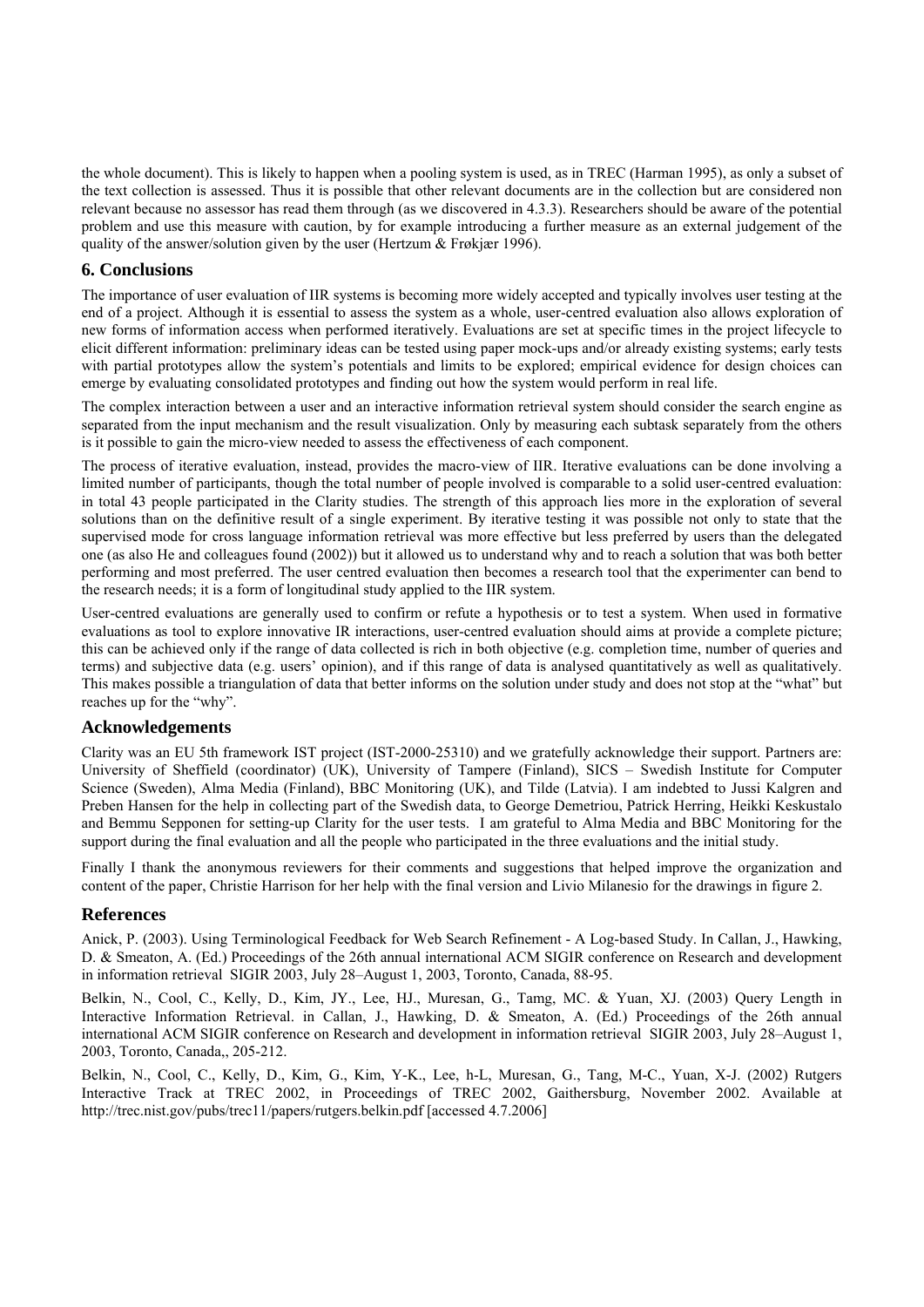Benyon, D., Turner, P. & Turner, S. (2005) Designing Interactive Systems – People, Activities, Contexts, Technologies. Addison Wesley.

Borlund, P. (2000) Experimental components for the evaluation of interactive information retrieval systems. Journal of Documentation, 56 (1), 71-90.

Borlund, P. (2003) The IIR evaluation model: a framework for evaluation of interactive information retrieval systems. Information Research, 8(3), paper no. 152 [available at http://informationr.net/ir/8-3/paper152.html]

Catani, M.B. & Biers, D.W. (1998) Usability evaluation and prototype fidelity: Users and usability professionals, Proceedings of the Human Factors and Ergonomics Society 42nd Annual Meeting, 1331-1336.

Caulton, D.A. (2001) Relaxing the homogeneity assumption in usability testing. Behaviour & Information Technology,  $20(1)$ , 1-7.

Dumais, S., Cutrell, E. & Chen, H. (2001) Optimizing Search by Showing Results In Context. Proceedings of CHI 2001, 277-284.

Dumais, S., Cutrell, E., Cidix, JJ, Jancke, G., Sarin, R & Robbins, D. (2003) Stuff I've Seen: A System for Personal Information Retrieval and Re-Use. Proceedings of the 26th Annual International ACM SIGIR Conference on Research and Development in Information Retrieval, 72-79.

Dumas, J.S. & Redish, J.C (1999) A Practical Guide to Usability Testing. Intellect.

Draper, S.W. & Dunlop, M.D. (1997) New IR – New Evaluation: The impact of interaction and multimedia on information retrieval and its evaluation. The New Review of Hypermedia and Multimedia, vol. 3, 107-122.

Dunpol, M. (2000) Reflections on Mira: Interactive Evaluation in Information Retrieval. Journal of the American Society for Information Science. 51(14): 1269-1274.

Frøkjær, E., Hertzum, M. & Hornbaek, K. (2000) Measuring Usability: Are Effectiveness, Efficiency, and User Satisfaction Really Correlated? In proceedings of CHI 2000, 345-352.

Gould, J. D. & Lewis, C. (1985) Designing for Usability: Key Principles and What Designers Think. Communication of the ACM, March 1985, vol. 28, no. 3, 300-311.

Hackos, J-A T. & Redish, J. C. (1998) User and Task Analysis for Interface Design. Wiley.

Harman, D. (1995) Overview of the Second Text Retrieval Conference (TREC-2). Information Processing and Management, 31(3), 271-289.

He, D., Wang, J., Oard, D. & Nossal, M. (2002) Comparing User-assisted and Automatic Query Translation. Working notes CLEF 2002, 267-278.

Hertzum, M. & Frøkjær, E. (1996) Browsing and Querying in Online Documentation: A Study of User Interfaces and the Interaction Process. ACM Transactions on Computer-Human Interaction, 3 (2), 136-161.

Hounde, S. & Hill, C. (1997) What Do Prototypes Prototype? In Helander, M. G., Landauer, T. K., Prabhu, P.V "Handbook of Human-Computer Interaction" second ed., 367-381, North Holland, Elsevier.

Hughes, A., Marchionini, G., Wildemuth, B. & Wilkins, T. (2003) Text or Pictures? An eyetracking study of how people view digital video surrogates. Proceedings of the 2nd International Conference on Image and Video Retrieval CIVR 2003Springer Verlag LNCS 2728, 271-280.

Ingwersen, P & Järvelin, K (2005) The turn: Integration of information seeking and retrieval in context. Springer.

Levin, S. & Petrelli, D. (2003) Clarity Deliverable D6-2 "Report on Effectiveness of User Feedback CLIR System" [available at http://www.dcs.shef.ac.uk/nlp/clarity/reports/d6-2.pdf accessed 25.3.2006]

Levin, S. & Petrelli, D. (2004) Clarity Deliverable D7-1 "Report on Effectiveness of Clarity System" [available at http://www.dcs.shef.ac.uk/nlp/clarity/reports/d7-1.pdf access 25.3.2006].

Johnson. R (2005) An empirical investigation of sources of application-specific computer-self-efficacy and mediators of the efficacy-performance relationship. International Journal of Human-Computer Studies, 62, 737-758.

Kelly, D. & Belkin, N. (2004) Display time as implicit feedback: Understanding task effects, in Järvelin, K., Allan, J., Bruza, P. & Sanderson M. Proceedings of the 27th annual international ACM SIGIR conference on research and development in information retrieval, Sheffield, UK, 377-384.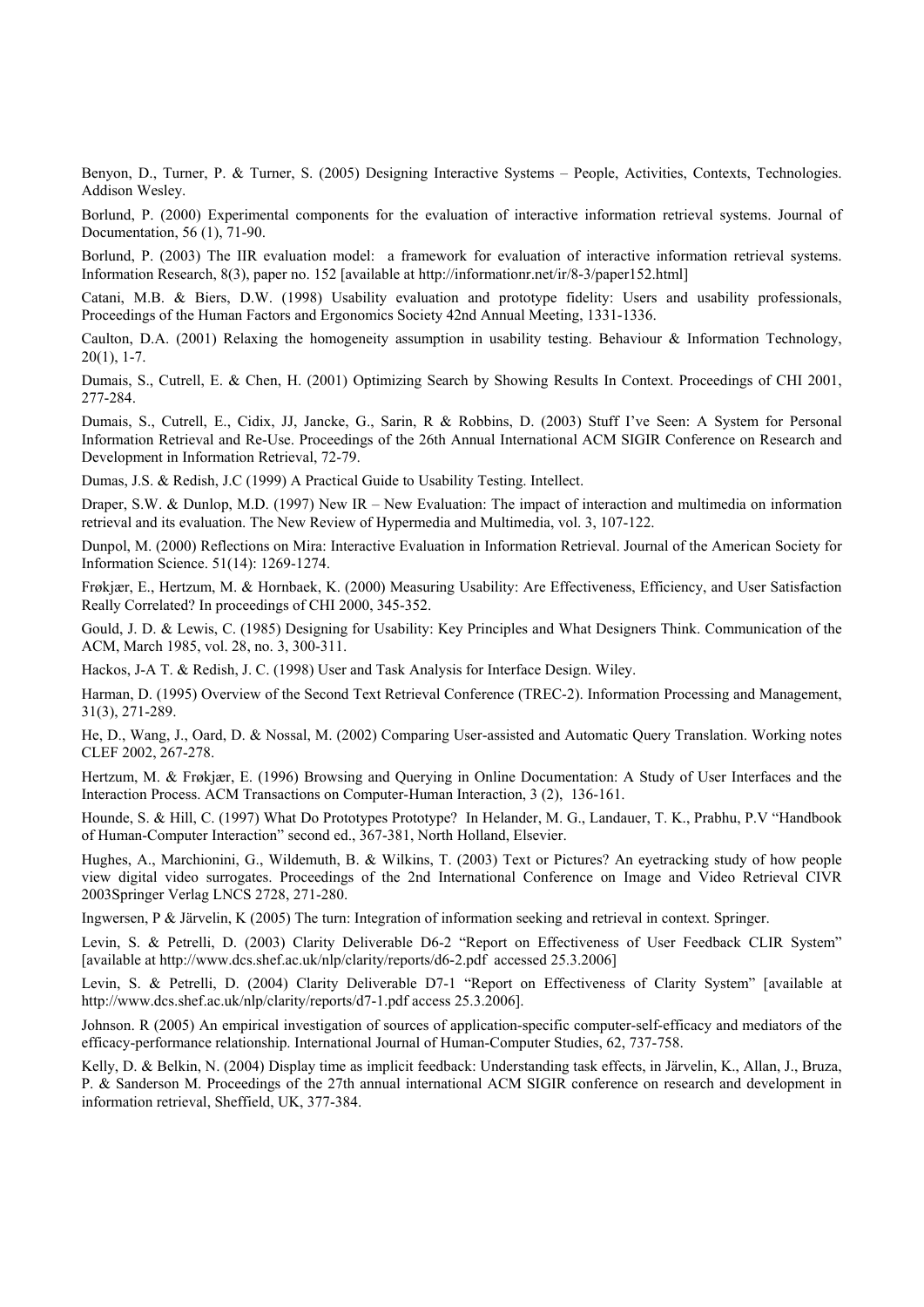Koenemann, J. & Belkin, N. (1996) A case for interaction: A study of interactive information retrieval behaviour and effectiveness. Proceedings of CHI96, 205-212.

McDonald, S.& Tait, J. (2003) Search Strategies in Content-Based Image Retrieval. Proceedings of the 26th Annual International ACM SIGIR Conference on Research and Development in Information Retrieval, 80-87.

Mizzaro, S. (1997) Relevance: The Whole History, Journal of the American Society for Information Science and Technology, 48(9), 810-932

Nielsen, J. (2000) Design Web Usability, New Riders.

Oard (1998) A Comparative Study of Query and Document Translation for Cross-Language Information Retrieval. Proceedings of the 3rd Conference of the Association for Machine Translation in the Americas (AMTA), Philadelphia, PA, October, 1998. Available at http://www.glue.umd.edu/~oard/research.html [accessed 4.7.2006]

Oard, D, Gonzalo, J., Sanderson, M, Lopez-Ostenero, F & Wang, J. (2004) Interactive Cross-Language Document Selection. In Information Retrieval, vol. 7, 205-228.

Over, P. (2001) The TREC interactive track: an annotated bibliography. Information Processing and Management. 37, 369- 381.

Ozmutlu, S., Spink, A. & Ozmutlu, H (2004) A day in the life of Web searching: an exploratory study. Information Processing and Management, 40(2), March 2004, 319-345.

Petrelli, D. & Beaulieu, M. (2002) Clarity Deliverable D4-1 "User Studies for Clarity Design Scenarios and Observation of Real Users and Uses for Shaping CLIR Systems (Report on effectiveness of Clarity System)" [available at http://www.dcs.shef.ac.uk/nlp/clarity/reports/d4-1.pdf accessed 25.3.2006]

Petrelli, D., Beaulieu, M., Sanderson, M. & Hansen, P. (2002) User Requirement Elicitation for Cross-language Information Retrieval. The New Review of Information Behaviour Research - Studies of Information Seeking in Context, vol.3, 17-35.

Petrelli, D., Hansen, P., Beaulieu, M., Sanderson, M., Demetriou, G. & Herring, P. (2004) Observing Users - Designing Clarity: A Case study on the user-centred design of a cross-language retrieval system. JASIST - Journal of the American Society for Information Science and Technology (JASIST) special topic on "Document Search Interface Design for Largescale Collections", 55(10), 923-934.

Petrelli, D. & Clough, P. (2005) Using Concept Hierarchies in Text-Based Image Retrieval: A User Evaluation. CLEF evaluation forum.

Petrelli, D., Levin, S., Beaulieu, M. & Sanderson, M. (2006) Which User Interaction for Cross-Language Information Retrieval? Design Issues and Reflections. in JASIST Journal of the American Society for Information Science and Technology - special issue on "Multilingual Information Systems". 57(5), 709-722.

Pirkola, A., Toivonen, J., Keskustalo, H, Visala, K. & Järvelin, K. (2003) Fuzzy Translation of Cross-Lingual Spelling Variants. SIGIR 2003, 345-352.

Preece, J, Rogers, Y. & Sharp, H. (2002) Interaction design: Beyond human-computer interaction. Wiley.

Robertson, S.E. & Hancock-Beaulieu, M.M (1992) On the evaluation of IR systems. Information Processing and Management, 28(4), 457-466.

Saracevic, T. (1995) Evaluation of Evaluation in Information Retrieval. Proc. SIGIR'95, 138-146.

Saracevic, T., Kantor, P., Chamis, A. & Trivison, D. (1988) A Study of Information Seeking and Retrieving. I - Background and Methodology. JASIS, 39(3), 161-176.

Sav, S., Jones, G., Lee, H., O'Connor, N. & Smeaton A. (2006) Interactive Experiments in Object-Based Retrieval. Proceedings of Image and Video Retrieval: 5th International Conference, CIVR 2006, Springer LNCS, 1-10.

Schusteritsch, R., Rao, S., & Rodden, K. (2005) "Mobile Search with Text Messages: Designing the User Experience for Google SMS" CHI 2005, April 2–7, Portland, Oregon, USA. 1777-1780

Sefelin, R., Tscheligi, M., and Giller, V., (2003) Paper prototyping – what is it good for? A comparison of paper-and computer-based prototyping, Proceedings of CHI 2003, 778-779.

Sellen, A. (1995) Remote conversations: the effects of mediating talk with technology, Human-Computer Interaction, 10, 401-444 .